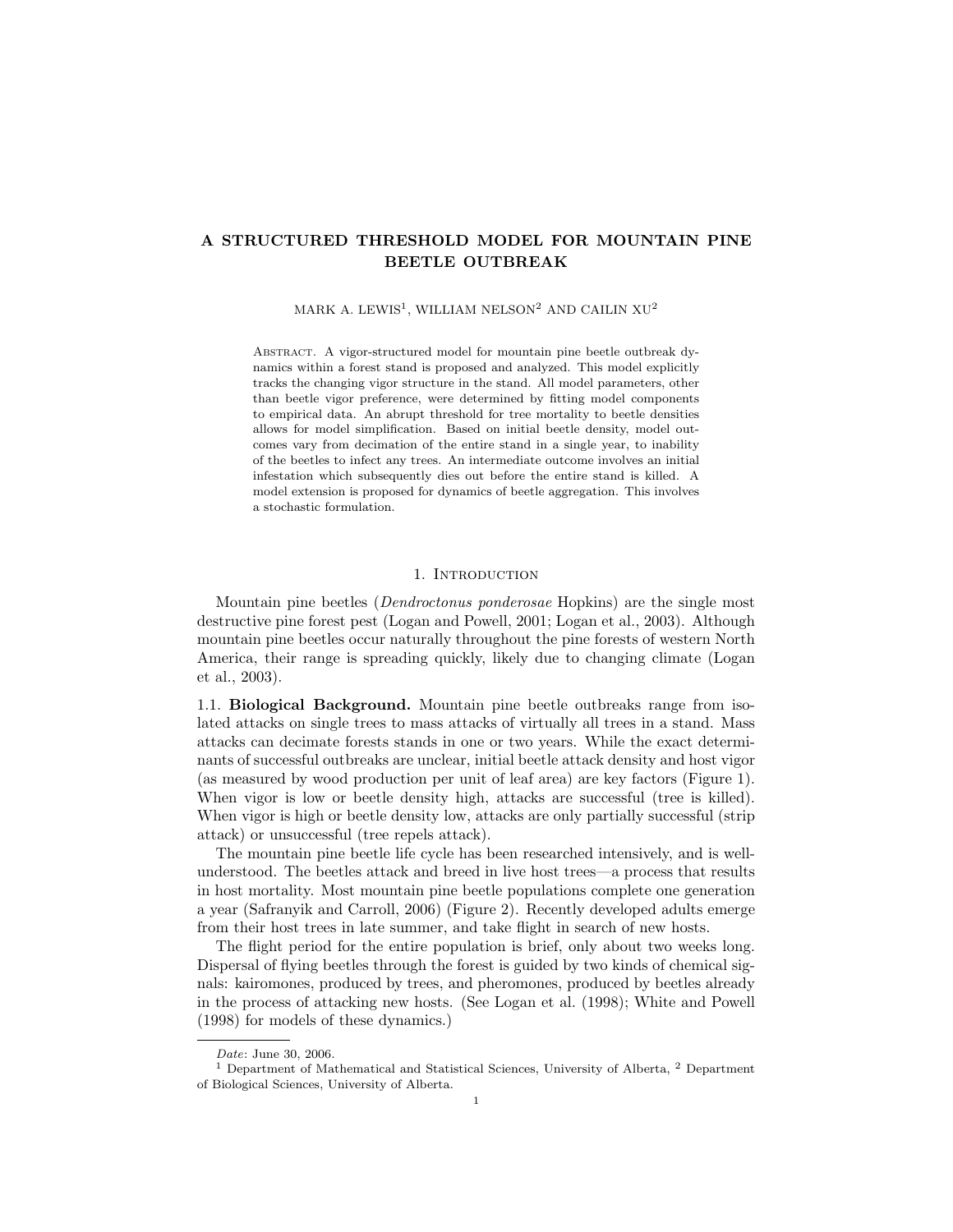

Figure 1. Empirical thresholds for attack success as a function of host vigor. Each symbol is an individual tree. Solid circles indicate trees were killed by beetles; open circles indicate trees resisted attack and are alive; grey circles indicate trees had a strip attack. The grey lines are empirically estimated thresholds for host mortality. a) Data for mountain pine beetles attacking lodgepole pine redrawn from Waring and Pitman (1985). The threshold is based the maximum likelihood fit of equation (2) with  $\beta(\nu) = \beta_0 \exp(\beta_1 \nu)$ (see Appendix B for details). b) Data for spruce bark beetles attacking norway spruce from Mulock and Christiansen (1986). The axes presented here are converted from the original axes to be comparable with panel (a) (see Appendix A for details). The threshold is redrawn from the original work.

Given that attack success depends crucially upon tree vigor (Figure 1), and that beetles can sense tree vigor through kairomones, it is natural to ask whether beetles preferentially attack less vigorous trees over more vigorous. There is some evidence of this so-called *primary attraction* in mountain pine beetle attacks (Moeck and Simmons, 1991), although is important to note that this is only part of the chemical ecology of mass attack.

Once beetles settle on a potential host, they attempt to bore through the outer bark into the phloem tissue. Healthy trees can resist attacks by producing resin to slow down or stop beetles from constructing tunnels (galleries) to lay eggs. If sufficient beetles attack a particular host, then resin defenses can be overwhelmed, and beetles successfully construct egg galleries in the phloem tissue. The density of beetles required to overcome tree defenses can be measured empirically (Figure 1). When the attack is successful, the eggs develop into larvae, which create feeding galleries that girdle and often kill the host tree. Beetle populations often over-winter as late instar larvae, and resume development in the spring. Pupation occurs in early spring and adults emerge in late summer.

1.2. Models for Beetle Dynamics. Models for mountain pine beetle population dynamics differ in their level of ecological detail—ranging from strategic models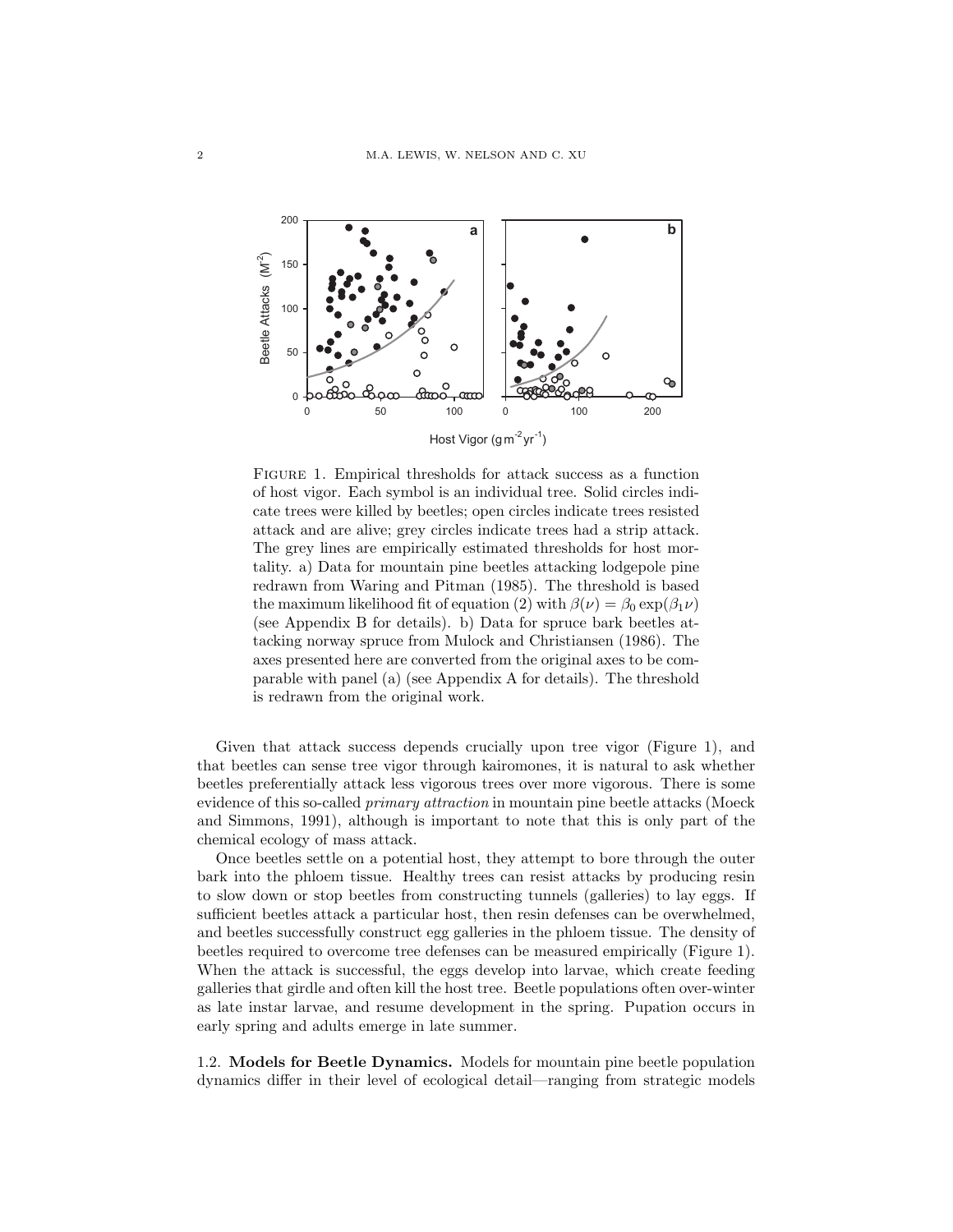

A STRUCTURED THRESHOLD MODEL FOR MOUNTAIN PINE BEETLE OUTBREAK 3

FIGURE 2. Life-cycle of the mountain pine beetle. New adults emerge from last seasons hosts in late summer, and attack new hosts over a 2-3 week period. If the hosts are killed, then the attacking beetles lay eggs that develop through larval stages over the fall, winter and spring. The major phases of the life-cycle are shown in proportion to their duration over a season. The gray loop indicates one year in the model, and the arrow represents the transition point.

*new attacks*

that phenomenalize the ecological interactions into a single replacement function for the population (Berryman et al., 1984), to complex spatial models that explicitly describe the processes of dispersal, aggregation and attack (Powell et al., 1996). While more complex models are arguably more realistic, it is often difficult to study them and disentangle the contribution of ecological features (White and Powell, 1997). Strategic models, on the other hand, are well suited to study the general dynamics of a system, but often at the expense of realism.

Here we develop and analyze a strategic population model of the mountain pine beetle to study how host selection and mass attack influence the dynamics of beetle outbreaks. Our work is based on the models of Berryman (1979); Berryman et al. (1984), but provides greater realism by explicitly incorporating how the attack process depends on host vigor.

Early strategic models of mountain pine beetle populations were based on productivity curves for the processes of attack and reproduction at the spatial scale of a forest stand (Berryman, 1979). Productivity curves describe the density of beetles emerging from a stand in a current year, based on the density of attacking beetles in the previous year. While used to depict dynamics at the scale of a forest stand, they are based on observations of per-capita beetle fecundity on individual trees. For aggressive bark beetles, beetle fecundity curves are unimodal, reflecting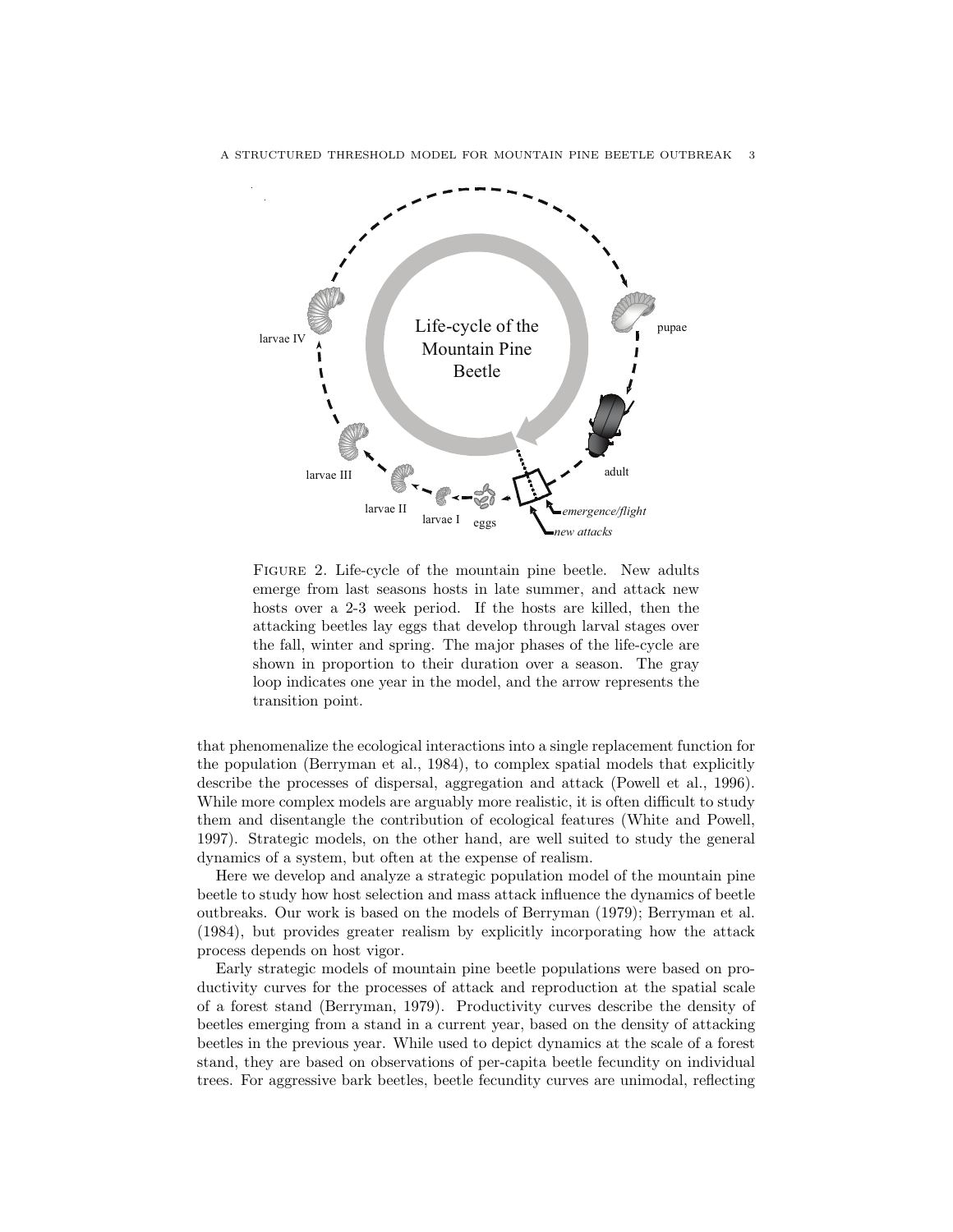the balance between overwhelming host defenses and reducing reproduction due to overcompensatory competition. For example, if the number of beetles attacking a host is too low, then attacks fail because of host defenses (Figure 1), but if the number of attacks are too high, then reproduction is reduced because of intraspecific competition. The density of attacking beetles giving rise to the maximum per capita fecundity is the minimum density required to kill the host (Raffa and Berryman, 1983), which implies that hosts with different levels of vigor have different fecundity curves. Thus, the productivity curve for the entire stand, which is the sum of the fecundity curves over all trees, depends on the distribution of vigor in the stand.

Because productivity curve models describe the density of beetles emerging from a stand in a current year based on the density of attacking beetles in the previous year, they offer a straightforward way to predict beetle dynamics. However, they implicitly assume the vigor structure of a stand remains constant through time (Berryman, 1979). Such an assumption is unrealistic for mountain pine beetles because outbreak dynamics alter the forest at a much faster rate than the forest regenerates. A changing vigor structure in a forest implies a dynamic productivity curve. In this paper we analyze the changing vigor in the forest stand, developing a population model structured by host vigor. We extend the model to include beetle aggregation on the tree hosts.

1.3. A Structured-Population Model for Mass Attack. As demonstrated in Figure 1, host tree vigor plays a central role in the success or failure of beetle mass attack. Indeed, the beetle density threshold for successful mass attack depends explicitly upon host tree vigor. However, at the level of a forest stand, beetles are likely to encounter variable host tree vigor, as it varies from tree-to-tree. Because the time scale for beetle attack is much faster than the forest regeneration time scale, beetle attack can modify the year-to-year vigor structure in a stand as the attack progresses. If low vigor trees in a stand are attacked early, then the remaining trees may be better able to withstand subsequent attack. In this way, changes in the vigor structure of a stand will affect the year-to-year dynamics of attacking beetle success.

To date, mathematical models for pine beetle attack have generally excluded the vigor structure of the host tree population (but see Raffa and Berryman (1986) and (Powell et al., 1996)). However, structured-population models have an established history of revealing key details of processes governing population dynamics (Caswell et al., 1997). A particularly useful outcome of structured-population models is a simpified projection of overall population levels from one year to the next Gurney and Nisbet (1998).

It is the purpose of this paper to investigate the interplay between attack success and primary attraction of beetles to trees, when both of these are affected by the host tree vigor. Specifically we will investigate conditions on beetle density and tree host vigor required for a successful mass attack. We will use a vigor- and bark areastructured model for attack. The model component will be based on a mixture of an empirical evidence for the attack success, and theoretically-derived relationships for the primary attraction to host trees. As explained in the next section, we will refer to this structured-population model as a 'structured-threshold model', as it couples curves of the sort shown in Figure 1 to beetle production in the subsequent generation.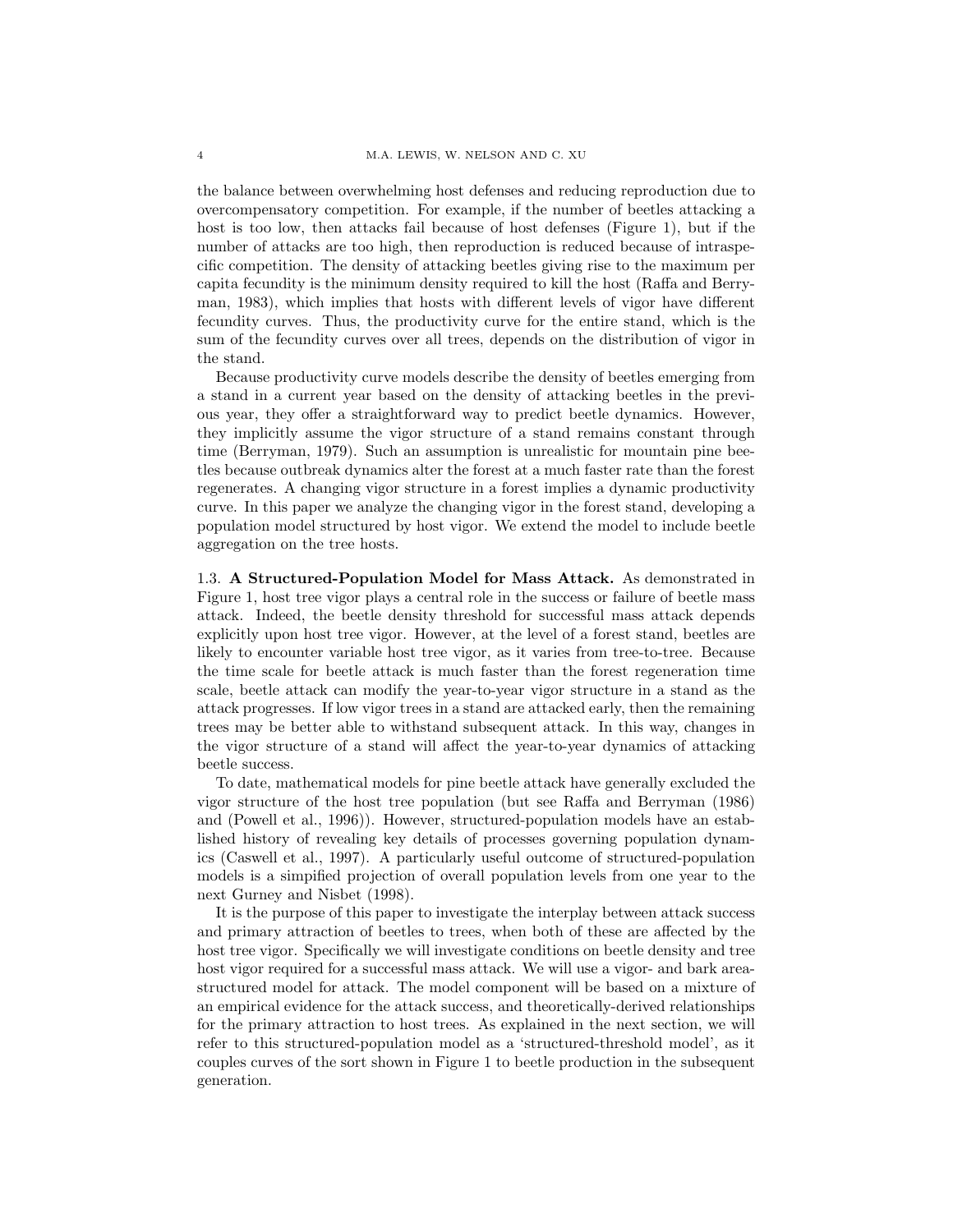A STRUCTURED THRESHOLD MODEL FOR MOUNTAIN PINE BEETLE OUTBREAK 5

| Variable           | Definition and (units)                                                                  |
|--------------------|-----------------------------------------------------------------------------------------|
| $t\,$              | time index in years (yr)                                                                |
| $\alpha$           | bark area of a tree $(m^2)$                                                             |
| $\nu$              | vigor index of a tree $(g m^{-2} yr^{-1})$                                              |
| $f_t(a,\nu)$       | distribution of trees, with respect to bark area and vigor of tree                      |
|                    | (number per unit area per unit vigor, yr $g^{-1}$ )                                     |
| $F_t(a,\nu)$       | distribution of bark area from all trees with respect to bark area                      |
|                    | and vigor of tree (per unit vigor, $g^{-1}$ m <sup>2</sup> yr)                          |
| $\chi(b_t,\nu)$    | proportion of hosts killed for a given level of host vigor and                          |
|                    | attacking beetle density (dimensionless)                                                |
| $b_t(a,\nu)$       | density of attacking beetles (number per unit bark area, $m^{-2}$ )                     |
| $p(b_t, \nu)$      | number emerging beetles per attack (dimensionless)                                      |
| $e_t(a,\nu)$       | number of emerging beetles from a host tree (dimensionless)                             |
| $P_t(b_t, a, \nu)$ | total number of emerging beetles in the stand (dimensionless)                           |
| $k(a,\nu)$         | preference kernel for trees of given area and vigor                                     |
|                    | (per unit vigor per unit area, yr $g^{-1}$ )                                            |
| $k(\nu)$           | preference kernel for trees of given vigor (per unit vigor, $g^{-1}$ m <sup>2</sup> yr) |
| $\phi(\nu)$        | bark area per unit vigor (area per unit vigor, $g^{-1}$ m <sup>4</sup> yr)              |

Table 1. Symbols and variables used the mountain pine beetle production model and its simplification.

The model output will include a simplified projection of total beetle population levels from one year to the next as the beetles modify the forest stand structure, destroying trees that remain susceptible to attack at that year's beetle density. We will analyze the qualitative dynamics of the simplified projection model, showing how threshold behavior and bistable dynamics in the beetle population levels arise naturally from the underlying structured-population model.

# 2. Structured-threshold model

We develop a general model for host tree and beetle density, structured according to host tree vigor and host tree bark area. We then simplify the model under the assumption that beetles distribute themselves only according to host vigor and not according to host tree bark area. The model variables, their definitions and their units are given in Table 1.

2.1. Model Development. In our model we refer to a host as a single tree, and a stand is a group of trees. From the perspective of the mountain pine beetle, host vigor is described by a single index  $\nu$  that characterizes the capacity for resinous defenses. As shown in Figure 1, an appropriate measure is wood produced per unit leaf area in the host tree. To remain consistent with the empirical evidence, density here refers to the number of beetles per unit area of bark a.

The density of attacking beetles on a particular host i is represented by  $b(a_i, \nu_i)$ , which may vary with both the vigor and size (bark area) of a tree. The number of emerging beetles per attack from host *i* is given by the function  $p(b(a_i, \nu_i), \nu_i)$ , which depends on both attack density and host vigor. This function includes the probability of host mortality, as well as the effects of intraspecific competition. In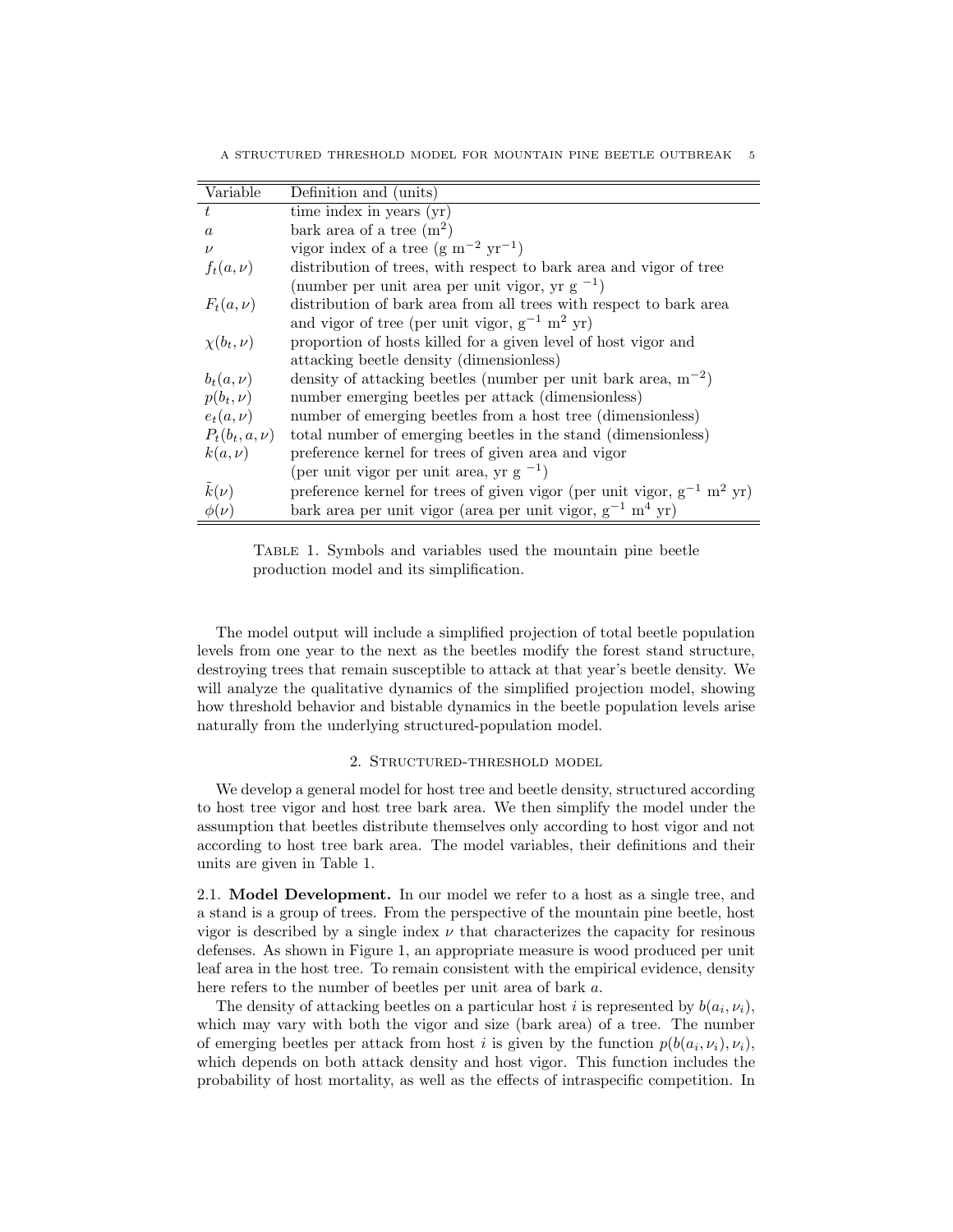the early literature, it is referred to as the 'productivity curve'. Empirical evidence suggests that the productivity curve is a threshold function over  $b(a_i, \nu_i)$  at any particular value of  $\nu$ . For example, we could use

(1) 
$$
p(b(a,\nu),\nu) = \chi(b(a,\nu),\nu)Ae^{-\gamma b(a,\nu)}
$$

where

(2) 
$$
\chi(b(a,\nu),\nu) = \left(1 + e^{-\alpha(b(a,\nu) - \beta(\nu))}\right)^{-1}.
$$

The function  $\chi(b(a,\nu),\nu)$  represents the proportion of hosts killed for a given level of host vigor and attacking beetle density, and  $\beta(\nu)$  defines the line where  $\chi(b(a,\nu),\nu) = 0.5$  (Figure 3). The maximum likelihood fit of  $\beta(\nu) = \beta_0 \exp(\beta_1(\nu))$ to attack data is shown in Figure 1. This curve gives a slightly better fit than the original linear function of Waring and Pitman (1985).

The parameter  $\alpha$  and the function  $\beta(\nu)$  describe the expected probability of host mortality  $\chi$ . Empirical evidence suggests that the transition from low to high probability of mortality is rapid, and that the function  $\beta(\nu)$  is a monotonically increasing function of host vigor (Figure 1).

The parameters  $\gamma$  and A reflect the effects of intraspecific competition in the beetles. Researchers have found that the influence of competition begins at attack densities greater than the attack threshold, and that the strength of competition is independent of host vigor (e.g., Raffa and Berryman (1983)). This suggests that the processes of host defense and intraspecific competition can be modeled independently as shown in (1) (Berryman et al., 1984). Equation (1) gives a nonmonotonic growth function, with the possibility of overcompensation in the beetle dynamics. In this paper we will estimate  $\gamma$  and A from the data in Raffa and Berryman (1983) (Table 2, Appendix B).

The total number of beetles that emerge from a given host tree with area a and vigor  $\nu$  is

.

(3) 
$$
e(a,\nu) = \underbrace{p(b(a,\nu_i),\nu)}_{\text{beetles per attack}} \underbrace{a}_{\text{bark area} \text{ attacks}} \underbrace{b(a,\nu)}_{\text{attack}}
$$

We define the distribution of host structure as  $f(a, \nu)$ , The total number of trees in the stand is

(4) 
$$
N = \int_{0}^{\infty} \int_{0}^{\infty} f(a, \nu) da d\nu
$$

and  $f(a, \nu)/N$  is a probability density function for the joint distribution of tree area and vigor.

The total number of emerging beetles over the entire stand in any given year  $t$ is  $e(a, \nu)$  weighted by  $f(a, \nu)$ 

 $P_t = \int_0^\infty$  $\mathbf{0}$  $\int$  $\mathbf{0}$  $f_t(a,\nu)$ host type distribution  $a p(b_t(a,\nu),\nu) b_t(a,\nu)$ number emerging from host (5)  $P_t = \int \int f_t(a,\nu)$   $a p(b_t(a,\nu),\nu) b_t(a,\nu)$   $da d\nu$ 

(6) 
$$
= \int_{0}^{\infty} \int_{0}^{\infty} \underbrace{F_t(a,\nu)}_{\text{bark area density density emerging from host}} d\mathbf{a} d\nu
$$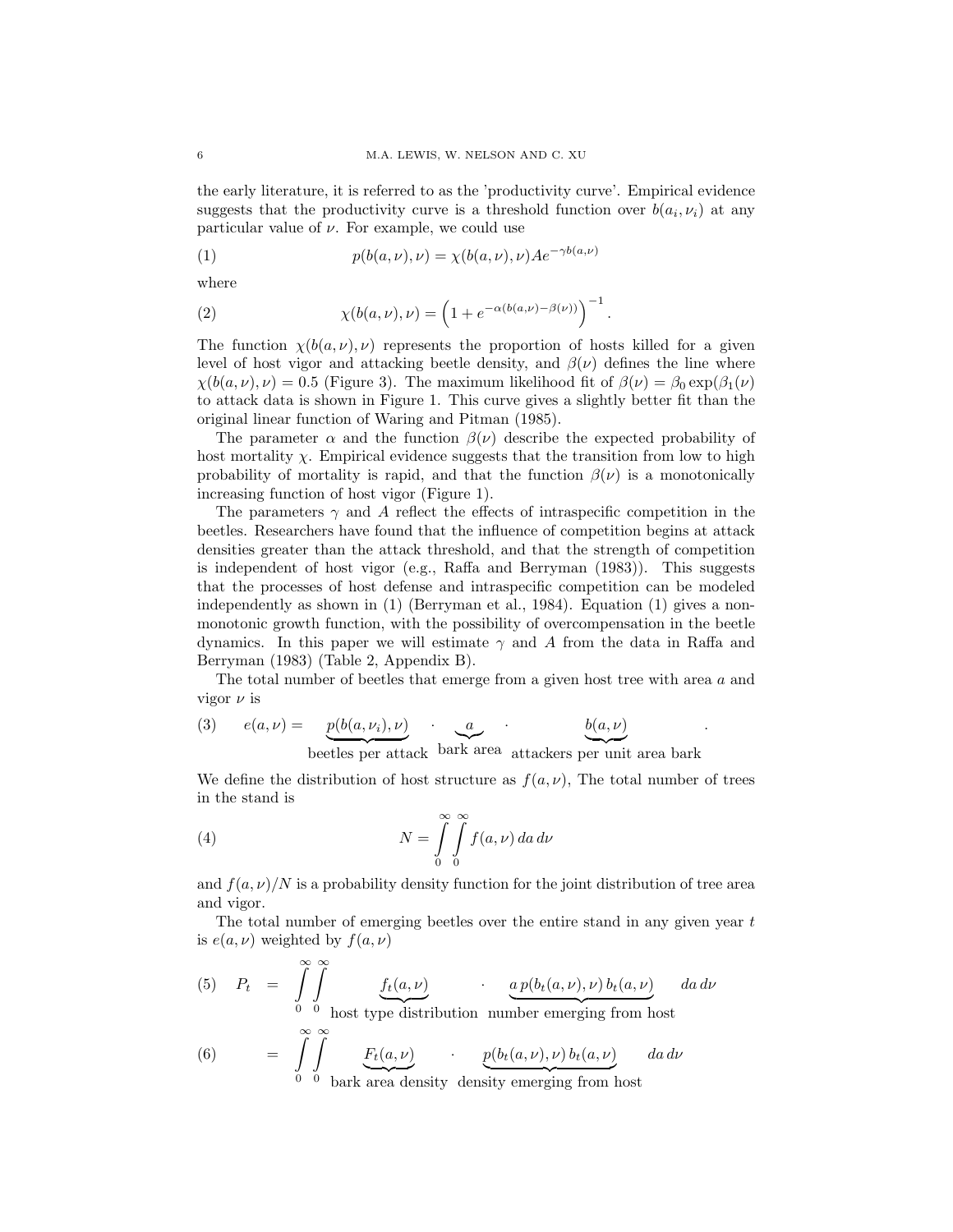

FIGURE 3. The function  $\chi(b(v), v)$ , which is the proportion of trees killed in vigor class v by attacking beetle density  $b(v)$ . The dimensionless form (1)–(2) with the exponential function ( $\beta(v)$ )  $\exp(\beta_1 v)$  is shown here for  $\alpha = 10$  and  $\beta_1 = 1.5$ .

where  $F_t(a, \nu) = af_t(a, \nu)$  is the distribution of total bark area with respect to the bark area of a tree and vigor of a tree.

If we assume that the forest dynamics of growth, competition and non-beetle caused mortality are very slow relative to the change caused by beetle attacks, then the distribution of potential hosts is given by

(7) 
$$
f_{t+1}(a,\nu) = f_t(a,\nu)(1-\chi(b_t(a,\nu),\nu))
$$

In effect, we are modeling an epidemic moving through an otherwise static forest. Multiplying equation  $(7)$  by bark area  $\alpha$  yields

(8) 
$$
F_{t+1}(a,\nu) = F_t(a,\nu)(1-\chi(b_t(a,\nu),\nu)).
$$

Attack densities and distribution of host structure will change from year to year. The balance equation for attack densities is the number of emerging beetles redistributed over the new hosts in the stand.

(9) 
$$
b_{t+1}(a,\nu) = K_{t+1}(a,\nu)P_t
$$
  
\n(10) 
$$
= K_{t+1}(a,\nu) \int_{0}^{\infty} \int_{0}^{\infty} F_t(a,\nu) p(b_t(a,\nu),\nu) b_t(a,\nu) da d\nu
$$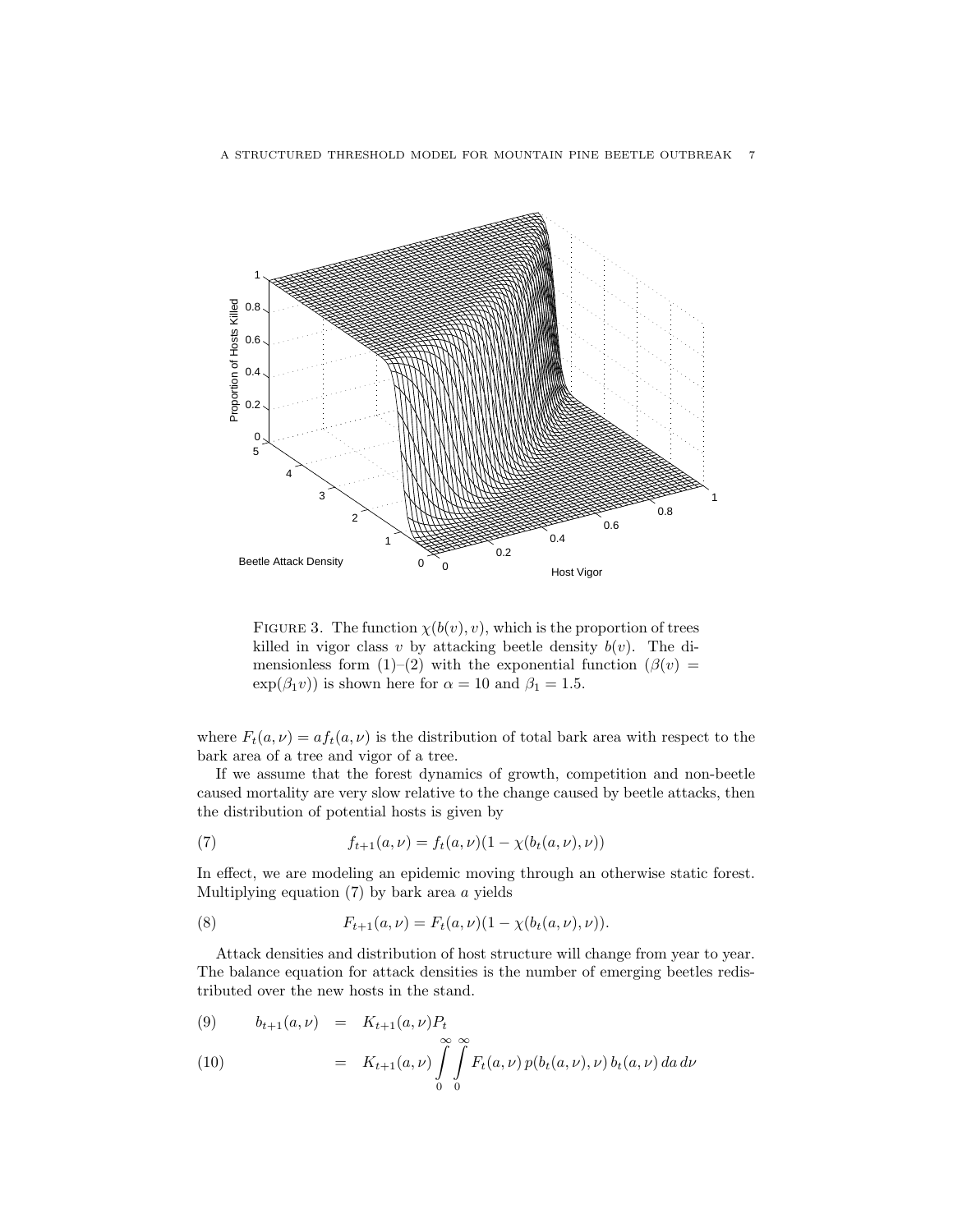where  $K_{t+1}(a, \nu)$  is a function that redistributes the attacking beetles onto the available bark area that is left after infestation. The hosts will have already suffered damage from the beetle infestation at time  $t$ , and so the available bark area is  $F_{t+1}(a, \nu)$ .

It is assumed that proportion S of the beetles survive the redistribution process. Hence, the function  $K_{t+1}(a, \nu)$  must conserve the number of attacking beetles so that the density of attacking beetles, weighted by the total available bark area equals the total number of emerging beetles

(11) 
$$
\int_{0}^{\infty} \int_{0}^{\infty} b_{t+1}(a,\nu) F_{t+1}(a,\nu) \, da \, d\nu = SP_t.
$$

Multiplying both sides of (9) by  $F_{t+1}(a, \nu)$ , integrating, and applying equation (11) yields

(12) 
$$
\int_{0}^{\infty} \int_{0}^{\infty} K_{t+1}(a,\nu) F_{t+1}(a,\nu) da d\nu = S.
$$

If the beetles have no preference regarding tree bark area or vigor then the choice

(13) 
$$
K_{t+1}(a,\nu) = \frac{S}{\int_{0}^{\infty} \int_{0}^{\infty} F_{t+1}(a,\nu) da d\nu}
$$

will distribute the beetles evenly with respect to these factors. In this case  $K_{t+1}$  is a constant in equation (10), and hence the density of beetles per unit area bark  $b_{t+1}$ is a constant. Note that the actual distribution of beetles, given by  $b_{t+1}F_{t+1}(a, \nu)$ , is nonconstant, and is equal to zero for those bark area and vigor values where there are no trees  $(f_{t+1}(a, \nu) = 0)$ .

Alternatively, we can define a preference function  $k(a, \nu)$ , with preference function values larger than one indicating more preferred tree bark area and vigor, and preference function values less than one indicating less preferred tree bark area and vigor. The modification of equation (13) that includes the preference function is

(14) 
$$
K_{t+1}(a,\nu) = \frac{Sk(a,\nu)}{\int_{0}^{\infty} \int_{0}^{\infty} k(a,\nu) F_{t+1}(a,\nu) da d\nu}.
$$

Here the preference function  $k(a, \nu)$  appears both in the numerator and under the integral sign in the normalization constant in the denominator. Equations (10) and (14) become

(15) 
$$
\int_{b+1}^{\infty} \int_{a}^{\infty} F_t(a,\nu) \chi(b_t(a,\nu),\nu) b_t(a,\nu) S A e^{-\gamma b(a,\nu)} da d\nu
$$

$$
\int_{0}^{\infty} \int_{0}^{\infty} k(a,\nu) F_t(a,\nu) (1 - \chi(b_t(a,\nu),\nu)) da d\nu
$$

The model system of equations,  $(1)-(2)$ ,  $(8)$  and  $(15)$ , is a nonlinear integrodifference system. The unknown functions to be solved for are the density of attacking beetles  $b_t(a, \nu)$  and the distribution of total total bark area not yet destroyed by infestation  $F_t(a, \nu)$ .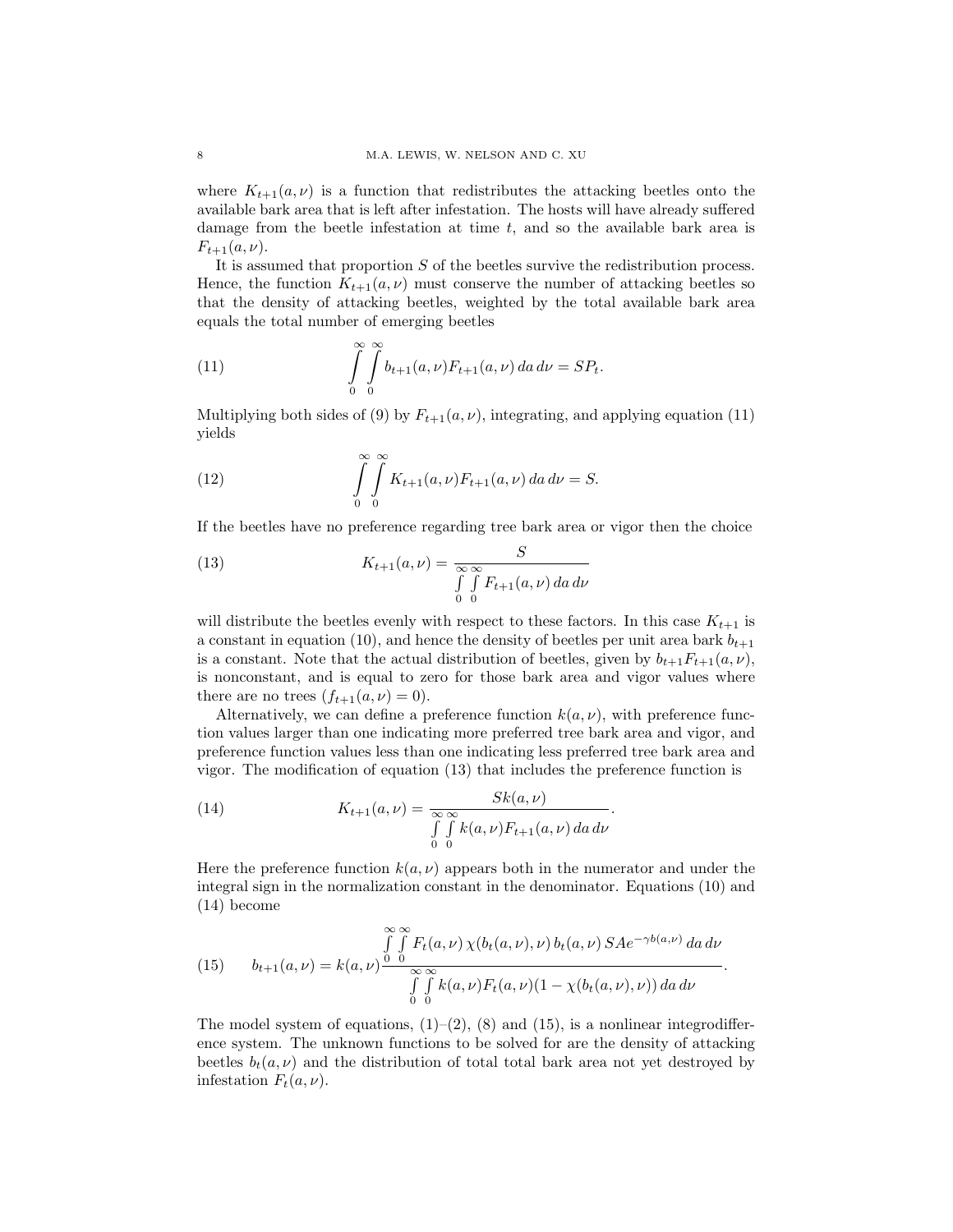In reality, we expect that beetle aggregation as well as tree preference will play a role in the distribution of beetles. We defer incorporation of this beetle aggregation to Section 4.

2.2. Model Simplification. Although beetles can respond to size cues for trees (Cole and McGregor, 1983), we focus on the minimal conditions under which outbreak can occur and assume that attacking beetles distribute themselves only according to host vigor, independently of tree size, and are able to attack the lower vigor trees preferentially. Although this undoubtedly an oversimplification of dynamics of tree preference by beetles, it can be considered a "best-case" establishment scenario, where by choosing low-vigor trees, beetles can establish most easily. Then then the above system can be simplified. Define  $\phi(\nu)$  as the distribution of bark area of live hosts as a function of host vigor, so

(16) 
$$
\phi_t(\nu) = \int_0^\infty F_t(a,\nu) \, da
$$

The total bark area of live hosts per hectare in the stand is given by

(17) 
$$
M_t = \int_0^\infty \phi_t(\nu) d\nu
$$

If we assume that emerging beetles only redistribute themselves by host vigor, then the redistribution function  $K_{t+1}$  depends only upon host vigor  $\nu$ . Substitution into equation (15) shows that  $b_{t+1}$  depends only upon host vigor  $\nu$ . Therefore equation (15) becomes

(18) 
$$
b_{t+1}(\nu) = \tilde{k}(\nu) \frac{\left(\int_{0}^{\infty} \phi_t(\nu) \chi(b_t(\nu), \nu) b_t(\nu) A e^{-\gamma b_t(\nu)} d\nu\right)}{\int_{0}^{\infty} \tilde{k}(\nu) \phi_t(\nu) (1 - \chi(b_t(\nu), \nu)) d\nu}.
$$

Integration of (8) yields

(19) 
$$
\phi_{t+1}(\nu) = \phi_t(\nu) (1 - \chi(b_t(\nu), \nu)).
$$

We assume that the maximum vigor level possible is  $\nu_m$ , and that the average level of bark area initially available is  $\bar{\phi}_0$ . The threshold location function  $\beta(\nu)$  is assumed to have the form  $\beta(\nu) = \beta_0 \exp(\beta_1 \nu)$ . While it would be possible to use the original Waring and Pitman (1985) straight-line function  $\beta(\nu) = \beta_0 + \beta_1 \nu$ , this function does not fit the data as well (Figure 1), and is no simpler in the subsequent analysis. The initial number of beetles is given by

(20) 
$$
N_0 = \int_0^{v_m} \phi_0(\nu) b_0(\nu) d\nu.
$$

2.3. Nondimensionalization. To facilitate analysis we rescale the variables to be dimensionless

(21) 
$$
\nu^* = \frac{\nu}{\nu_m}, \quad b^* = \frac{b}{\beta_0}, \quad \phi^* = \frac{\phi}{\bar{\phi}_0}.
$$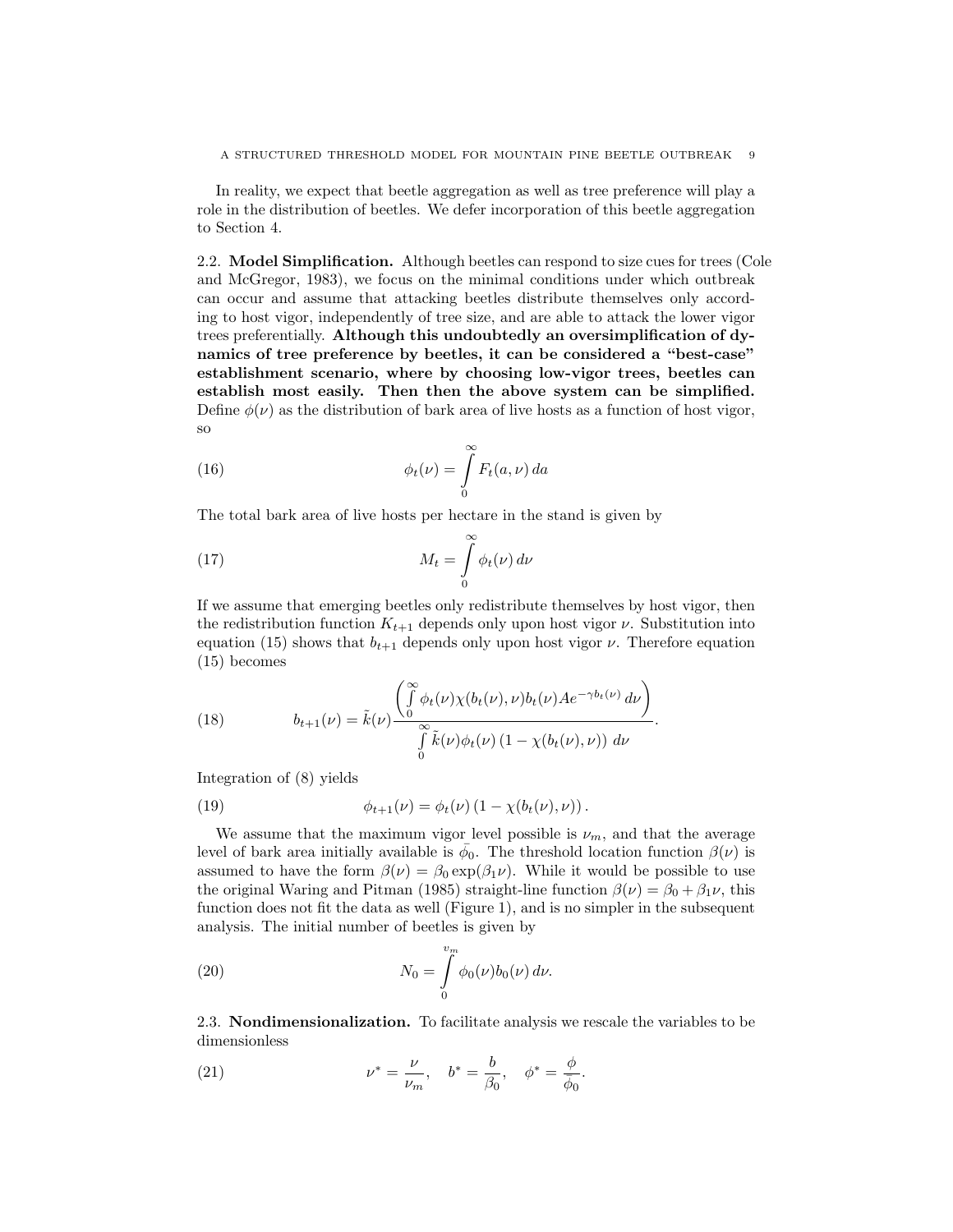| Parameter                     | Estimate (dimensionless)                              | Source                    |
|-------------------------------|-------------------------------------------------------|---------------------------|
| $\alpha$ threshold steepness  | $\sqrt{0.21m^2(4.69)}$                                | Waring and Pitman (1985)  |
| A beetle growth               | 32.9 (32.9)                                           | Raffa and Berryman (1983) |
| $S$ dispersal survival        | variable                                              |                           |
| $\beta_0$ attack threshold    | $22.34m^{-2}(1)$                                      | Waring and Pitman (1985)  |
| $\beta_1$ nonlinear threshold | $0.0178 \text{ g}^{-1} \text{ m}^2 \text{ yr}^1(2.1)$ | Waring and Pitman (1985)  |
| $\gamma$ density dependence   | $0.0166 \text{ m}^{-2}(0.371)$                        | Raffa and Berryman (1983) |
| $\nu_m$ maximum vigor         | $116.4 \text{ g m}^{-2} \text{ yr}^{-1}$ (1)          | Waring and Pitman (1985)  |
| $A_T$ average bark area       | $12.6 \text{ m}^2(-)$                                 | He(2006)                  |

Table 2. Parameters used in the mountain pine beetle model. Details of calculation of the parameters are given in Appendix B.

Corresponding dimensionless parameters are given by

(22) 
$$
\gamma^* = \gamma \beta_0, \quad \alpha^* = \alpha \beta_0, \quad \beta_1^* = \beta_1 \nu_m, \quad N_0^* = \frac{N_0}{\nu_m \beta_0 \bar{\phi}_0} \quad A^* = SA
$$

and functions by

(23) 
$$
\tilde{k}^*(\nu^*) = \nu_m \tilde{k}(\nu^*\nu_m), \quad \chi^*(b^*(\nu^*), \nu^*) = \left(1 + e^{-\alpha^*(b^* - (\exp(\beta_1^*\nu^*))}\right)^{-1}.
$$

Dropping asterisks for notational simplicity, we rewrite equation (18) in its dimensionless form

(24) 
$$
b_{t+1}(\nu) = \tilde{k}(\nu) \frac{\left(\int_0^1 \phi_t(\nu) \chi(b_t(\nu), \nu) b_t(\nu) A e^{-\gamma b_t(\nu)} d\nu\right)}{\int_0^1 \tilde{k}(\nu) \phi_t(\nu) (1 - \chi(b_t(\nu), \nu)) d\nu},
$$

with  $0 < \nu < 1$  and the average initial bark density equal to one  $\bar{\phi}_0 = 1$ . Equation (19) remains unchanged.

### 3. A Population Projection Model

One mathematical approach for simplifying a structured-population model to a simplified, non-structured population model is to use a method of population projection (Powell et al., 1996) This entails assuming a particular form structured variable (in this case tree host vigor) which then allows for simplification. In our case, we restrict ourselves to the case where the distribution of vigor of the trees is initially uniform (i.e., each possible vigor level  $0 < \nu < 1$  is equally likely, so that  $\phi_0 = 1$ ). By way of example, we consider the case of an exponential preference function, with attraction to the lower vigor trees  $\tilde{k}(\nu) = c \exp(-c\nu)$ .

3.1. A recurrence relation for beetle density at low host vigor. In this section we derive a recurrence relation for beetle density at low host vigor  $b_t$ . We assume that the beetles are initially distributed according to the preference function  $k(\nu)$  so that

(25) 
$$
b_0(\nu) = \tilde{b}_0 \exp(-c\nu).
$$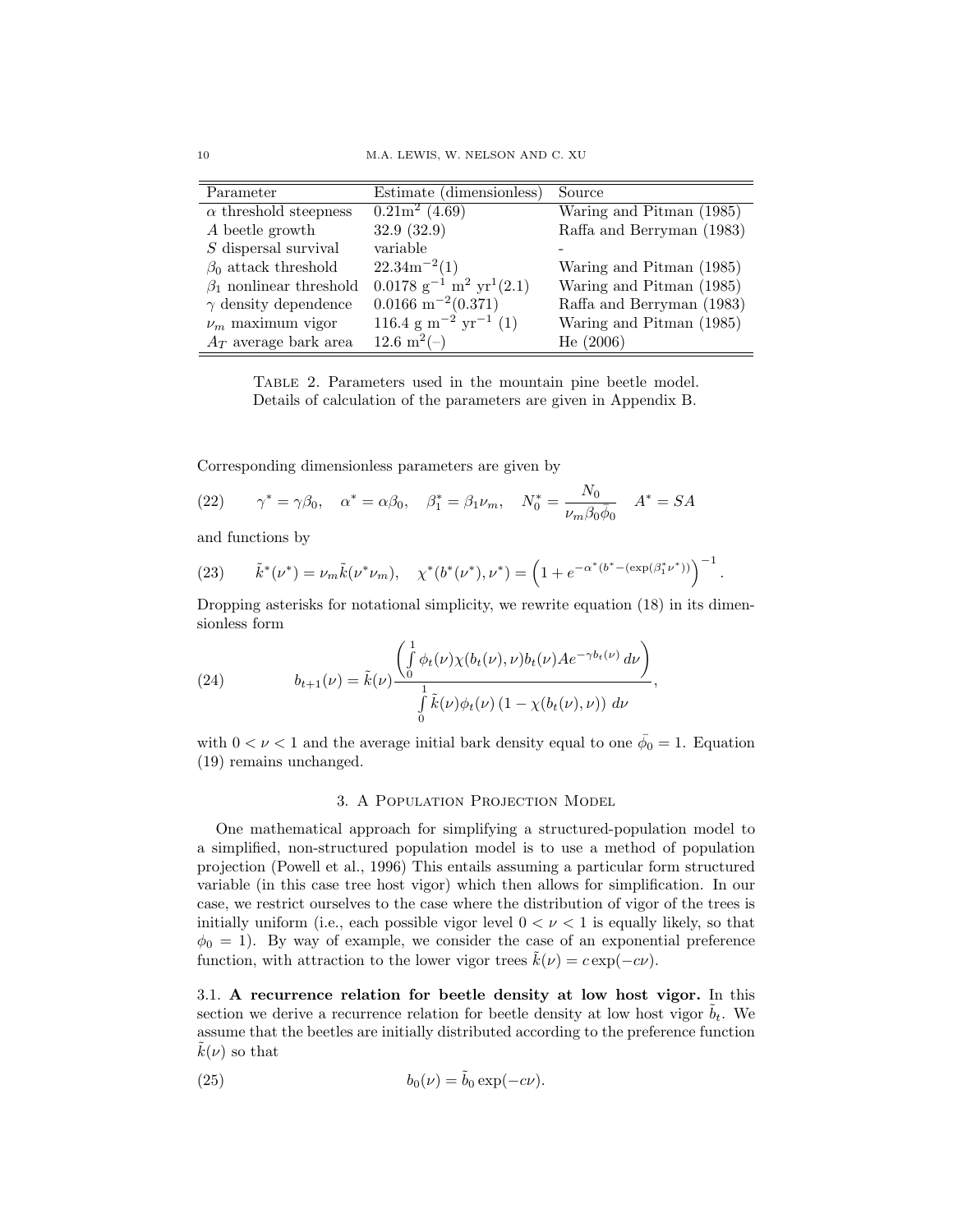where

(26) 
$$
\tilde{b}_0 = N_0 \frac{c}{1 - \exp(-c)}
$$

is chosen to ensure that  $\int_0^1 b_0(\nu) d\nu = N_0$ . Here  $\tilde{b}_0$  can be interpreted as the beetle density for low host vigor. To simplify the analysis we consider the case where  $\alpha \to \infty$  so that  $\chi \to H(b(\nu) - \exp(\beta_1 \nu))$  where H is the Heaviside step function. In other words, for a given vigor level  $\nu$ , the beetles are unsuccessful  $(\chi(b(\nu), \nu) = 0)$  if the beetle density is subthreshold  $(b(\nu) < \exp(\beta_1 \nu))$ , and are successful  $(\chi(b(\nu), \nu) = 1)$  if the beetle density is superthreshold  $(b(\nu) > \exp(\beta_1 \nu))$ . Beetle success results in reproduction, and also in the killing of the host.

Under these assumptions, the condition for the beetle population to initially reproduce is  $b_0(\nu) - \exp(\beta_1 \nu) > 0$  for some value or  $\nu$ . The value of  $\nu$  which gives the largest left hand side is  $\nu \rightarrow 0$ , and hence the condition for initial beetle reproduction is  $b_0 > 1$ . This is satisfied if either enough beetles are introduced ( $N_0$ ) sufficiently large), or the preference for low vigor trees is pronounced  $(c$  sufficiently large).

If initial number of beetles introduced  $N_0$  is very large then the beetle population may successfully reproduce for all vigor levels. This occurs when  $b(\nu)$  –exp( $\beta_1 \nu$ ) > 0 for all  $\nu$ . The value of  $\nu$  that gives the smallest left hand side is  $\nu = 1$ . Hence, the condition for successful reproduction for all vigor levels becomes  $b_0(1) > \exp(\beta_1)$ , or equivalently,  $b_0 > (exp(\beta_1)) exp(c)$ . When this condition is satisfied, the entire stand is infested with beetles and destroyed in a single time step.

At intermediate values of  $N_0$  the low vigor trees will host beetles, and the high vigor trees will not (Figure 4). In this case, there is threshold tree vigor level  $\nu_0$ , below which the beetle reproduces (and also kills the trees), and above which the beetle does not reproduce, and the trees are left unscathed. The threshold vigor value  $\nu_0$  is calculated as the value of  $\nu$  satisfying  $b_0(\nu) = \exp(\beta_1 \nu)$ . Using equation (25) this is rewritten as  $\tilde{b}_0 \exp(-c\nu) = \exp(\beta_1 \nu)$ . This can be solved explicitly

(27) 
$$
\nu_0 = \frac{1}{c + \beta_1} \log(\tilde{b}_0).
$$

Mathematically, the threshold function  $\chi = 1$  for  $0 < \nu < \nu_0$  and  $\chi = 0$  for  $\nu_0 < \nu < 1$ . Using this idea we can rewrite (24) for  $t = 0$  as

(28) 
$$
b_1(\nu) = \tilde{b_1} \exp(-c\nu),
$$

where

(29) 
$$
\tilde{b}_1 = \frac{\int\limits_{0}^{\nu_0} \tilde{b}_0 c \exp(-c\nu) A e^{-\gamma \tilde{b}_0 \exp(-c\nu)} d\nu}{\int\limits_{\nu_0}^1 c \exp(-c\nu) d\nu}
$$

Integrating (28) with respect to  $0 < \nu < 1$  yields the number of beetles in the stand after one time step as  $N_1 = b_1(1 - \exp(-c))/c$ .

.

If we assume that the beetle population has grown and spread through increasing vigor classes over successive generations, then  $\phi_{t+1}(\nu)$  is zero for  $0 < \nu < \nu_{t+1}$  and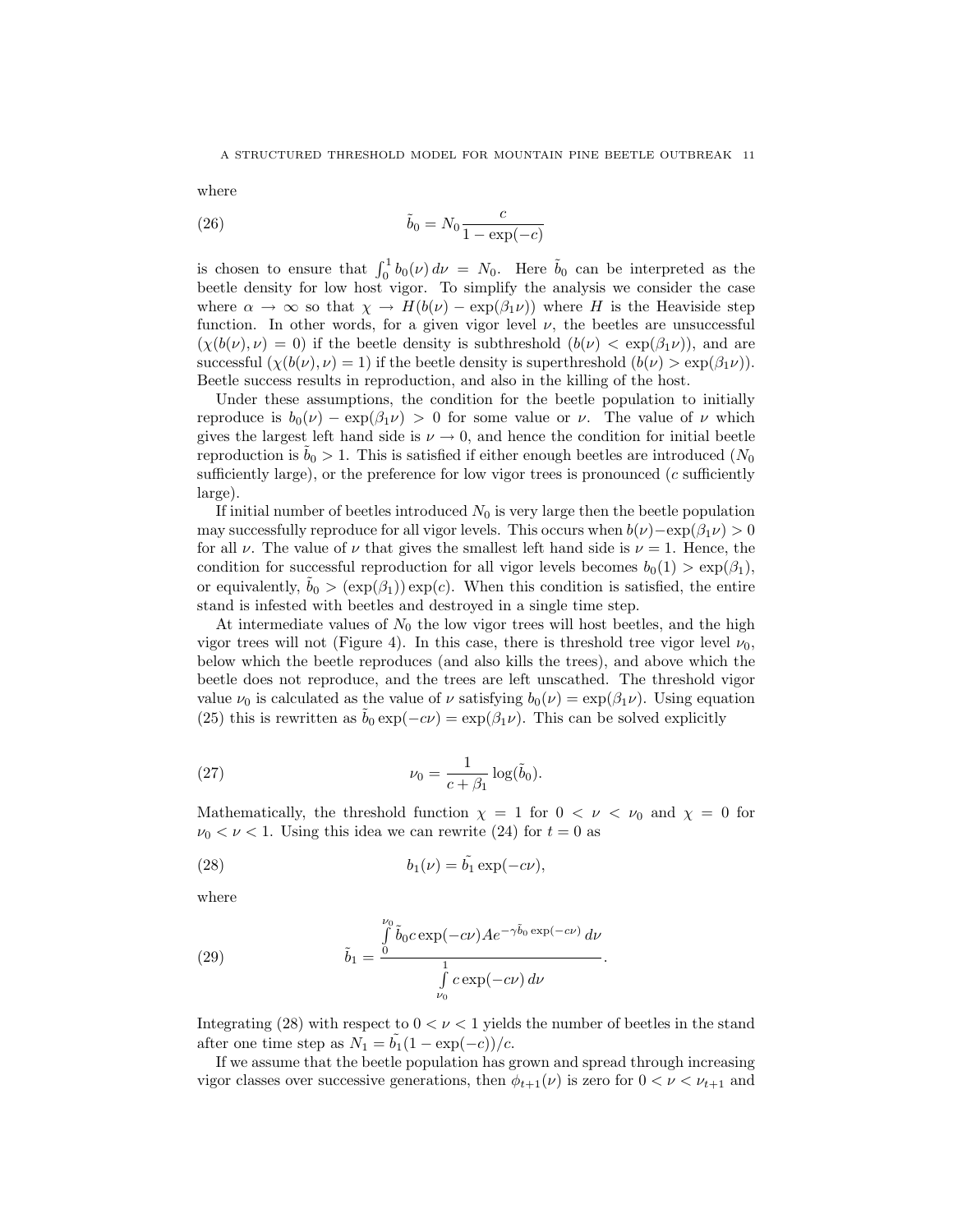

Figure 4. Host preference and attack success threshold. The attack success threshold  $\beta(\nu)$  (solid line indicating location of rapid transition in Figure 3) increases with increasing host vigor, reflecting that hosts with higher vigor require more beetles to be successfully attacked. Host preference (dashed line) decreases with host vigor, reflecting the behavioral preference that beetles show for low vigor trees. The vigor level  $(\nu_t)$  where these two curves intersect (dotted line) is the maximum vigor level where attacking beetles in year t will successfully overwhelm host defenses. Beetles that attack hosts with vigor levels greater than  $\nu_t$  are killed without reproducing. The dark solid curve shows the exponential attack threshold  $\beta(v) = \exp(\beta_1 v)$  with  $\beta_1 = 1.5$ . The light solid curves show the linear attack threshold  $\beta(v) = 1 + \beta \nu$ , with  $\nu > 0$  and  $\nu = 0$ . The dashed curve shows the host preference with  $c = 2$ , and  $N = 1$ .

is one for  $\nu_{t+1} < \nu < 1$ . Here  $\nu_{t+1}$  satisfies  $\tilde{b}_{t+1} \exp(-c\nu) = \exp(\beta_1 \nu)$ , and hence

(30) 
$$
\nu_{t+1} = \frac{1}{c + \beta_1} \log(\tilde{b}_{t+1}).
$$

where

(31) 
$$
b_{t+1}(\nu) = \tilde{b}_{t+1} \exp(-c\nu),
$$

and

(32) 
$$
\tilde{b}_{t+1} = \frac{\int\limits_{\nu_{t-1}}^{\nu_t} \tilde{b}_t c \exp(-c\nu) A e^{-\gamma \tilde{b}_t \exp(-c\nu)} d\nu}{\int\limits_{\nu_t}^1 c \exp(-c\nu) d\nu}
$$

This expression yields a positive  $b_{t+1}$  providing  $\nu_t > \nu_{t-1}$ . Thus equations (30) and (32) are valid so long as  $\nu_t$  is an increasing sequence with values below 1. This

.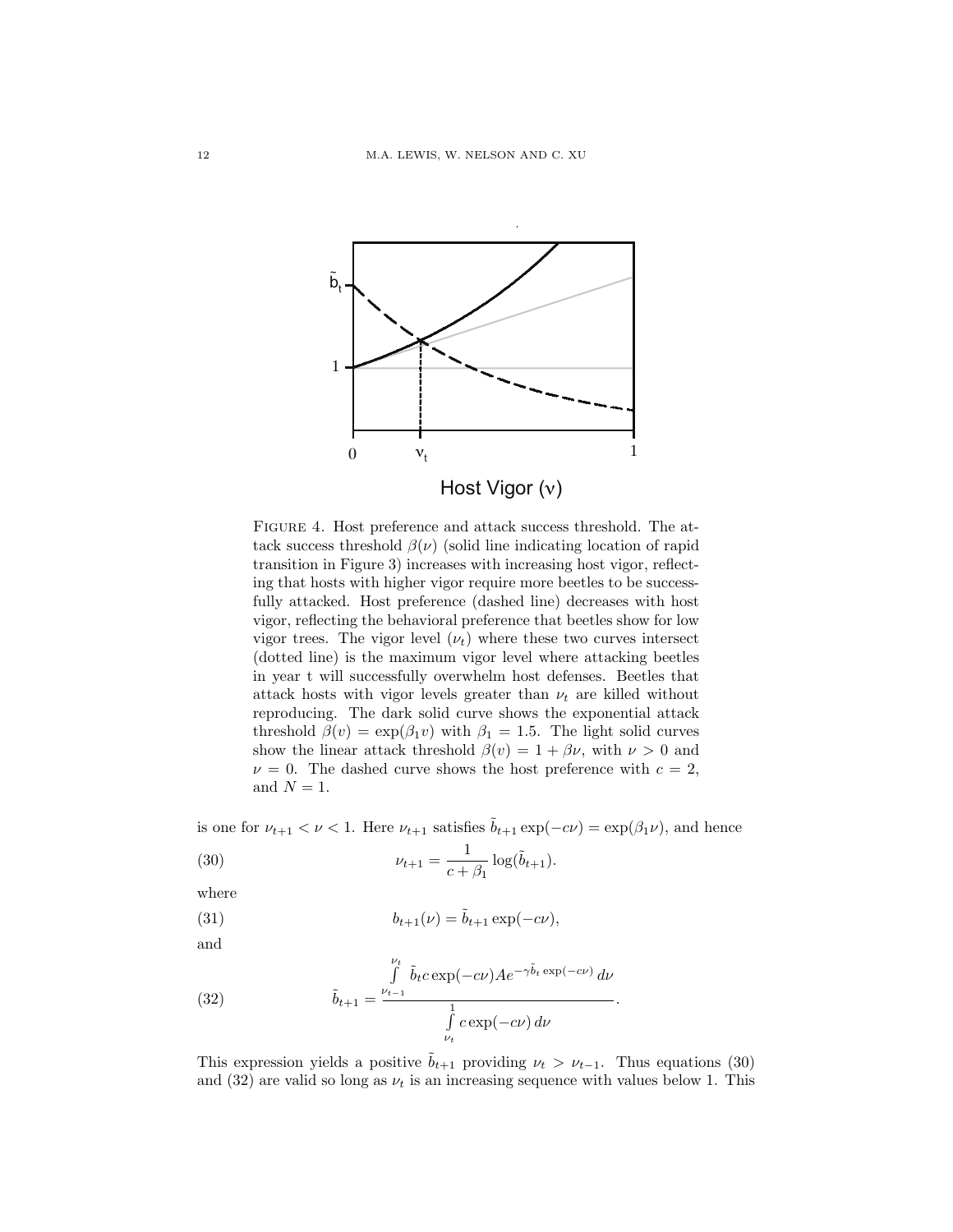generates a corresponding, increasing sequence of  $\tilde{b}_t$  values. When  $\nu_t \leq \nu_{t-1}$  the population dies. When  $\nu_t \geq 1$  the entire stand has been invaded.

Equation (32) also satisfies equation (29) for the case  $t = 0$ . If the substitution  $\tilde{b}_{-1} = 1$  is made, then equation (30) yields  $\nu_{-1} = (c + \beta_1)^{-1} \log(\tilde{b}_{-1}) = 0$ , indicating that prior to the infestation outbreak there are no infected trees. As above,  $\tilde{b}_t$  can be translated into the total number of beetles in the stand  $N_t$  by integrating (31) from  $\nu_t$  to 1 to yield

(33) 
$$
N_t = \frac{\tilde{b}_t \left( \tilde{b}_t^{-c/(c+\beta_1)} - e^{-c} \right)}{c}.
$$

Perhaps surprisingly, equation (32) can be integrated exactly. However, the cases with and without density-dependence ( $\gamma$  greater than zero and equal to zero) must be treated separately. In the next section we analyze the density-independent case  $(\gamma = 0)$ . In the following section we analyze the density-dependent case  $(\gamma > 0)$ .

3.2. Linear growth model. When  $\gamma = 0$ , integration of equation (32) yields

(34) 
$$
\tilde{b}_{t+1} = A \frac{\tilde{b}_t (\exp(-c\nu_{t-1}) - \exp(-c\nu_t))}{\exp(-c\nu_t) - \exp(-c)}.
$$

Equation (30) allows us to rewrite the right hand side in terms of  $\tilde{b}_t$  and  $\tilde{b}_{t-1}$ 

(35) 
$$
\tilde{b}_{t+1} = A \frac{\tilde{b}_t \left( \tilde{b}_t^{\frac{\beta_1+c}{c}} - \tilde{b}_{t-1}^{\frac{\beta_1+c}{c}} \right)}{\tilde{b}_{t-1}^{\frac{\beta_1+c}{c}} \left( 1 - \tilde{b}_t^{\frac{\beta_1+c}{c}} \exp(-c) \right)}.
$$

Equation (35) is a discrete-time dynamical system that describes the progression of disease through a stand structured according to vigor. Starting with the initial condition  $b_{-1} = 1$  and  $b_0$  given by equation (26), we can evaluate  $b_{t+1}$  for successive time steps, calculate the corresponding spread through the vigor classes from equation (30) and the corresponding total beetle numbers from (33).

What are the possible outcomes of such a calculation? If the beetle population is reproducing, it must be above threshold  $(\chi(b(\nu), \nu) = 1)$  in a region where bark density  $\phi(\nu)$  is nonzero. Because the beetle destroys all available trees at all vigor levels where it is above threshold, and this is not replaced, a reproducing population has  $b_{t+1} > b_t$ . In other words, in each time a reproducing beetle population invades and destroys higher vigor classes. Hence, if the sequence of  $b_t$  values from equation (35) starts to decline, then the beetle population has gone extinct. This can happen, even when the growth rate  $A$  is much larger than unity, because the beetle is destroying its resource, the forest bark, as time progresses.

This excludes the possibility of an endemic population. However, an endemic population may be possible in a more complex model where trees change vigor classes as they mature. This is a subject for further research.

If the beetle population does not die out before the entire stand is consumed, the alternative is that the  $b_t$  values grows monotonically past the critical value  $b_t = \exp(c + \beta_1)$ . At this point the entire structured stand (as described by all vigor classes of size less than or equal to the maximum value, one) is destroyed.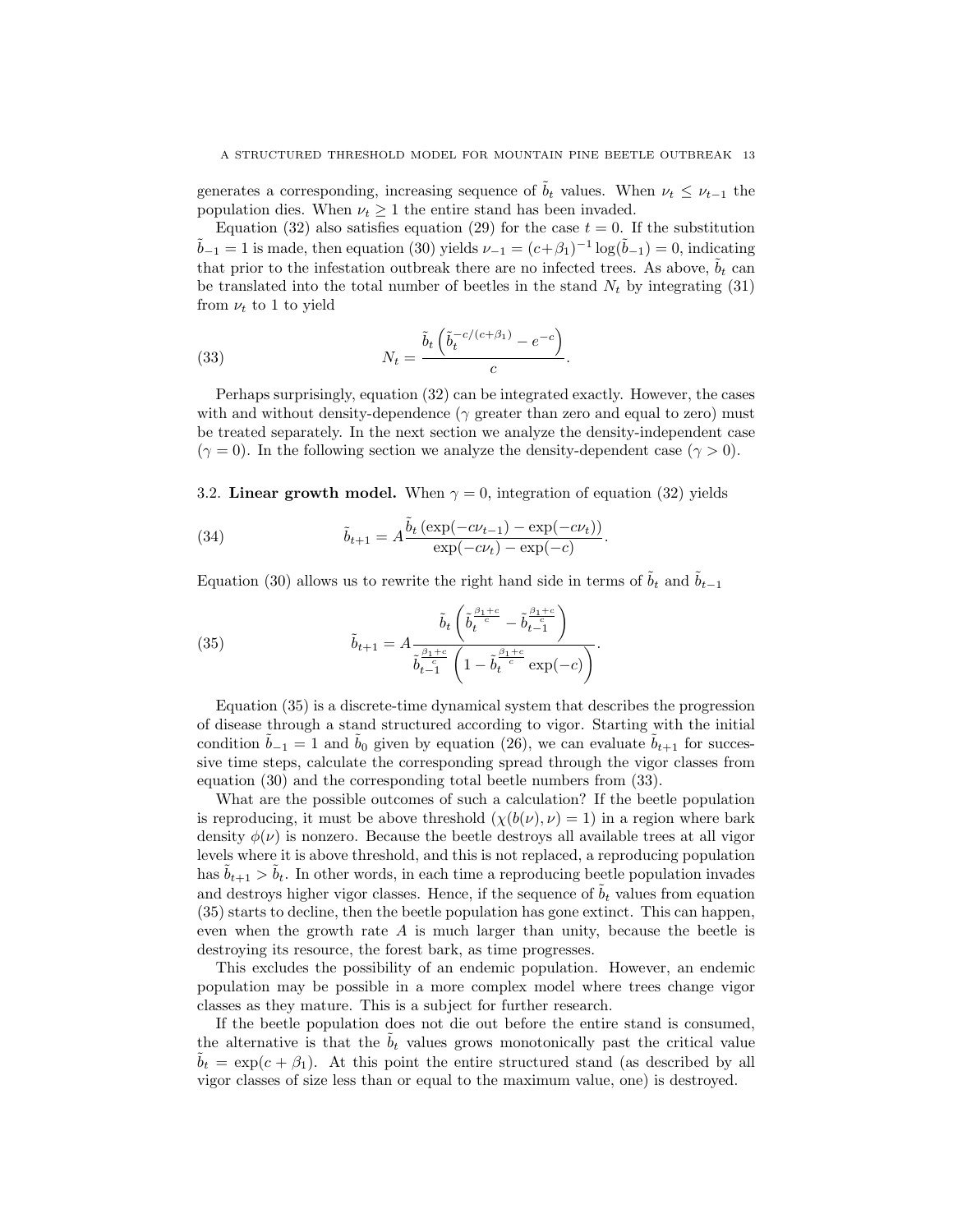

FIGURE 5. Forest damage as a function of initial beetle density and host preference predicted by the structured threshold model. The cumulative proportion of trees killed at the end of an infestation is shown by the gray-scale, where white represents zero host mortality and black represents the mortality of all trees in the stand (colorbar). The dashed black line depicts the minimum beetle density required to successfully kill the weakest hosts, and the dashed white line depicts the density above which all hosts are killed in the first year of the infestation. The solid white line in panel (a) shows the initial beetle numbers guaranteed to eventually kill the entire stand, calculated from equation (42). Axes values that are above and to the right of the solid line give rise to populations that grow in the second year. a) Dynamics with a constant attack threshold  $(A = 2, \gamma = 0.8, \text{ and } \beta = 0)$  b) Dynamics using empirically derived parameters ( $A = 33$ ,  $\gamma = 0.37$ , and  $\beta = 2.1$ ). Initial beetle abundance can be translated back to dimensional units using equation (22).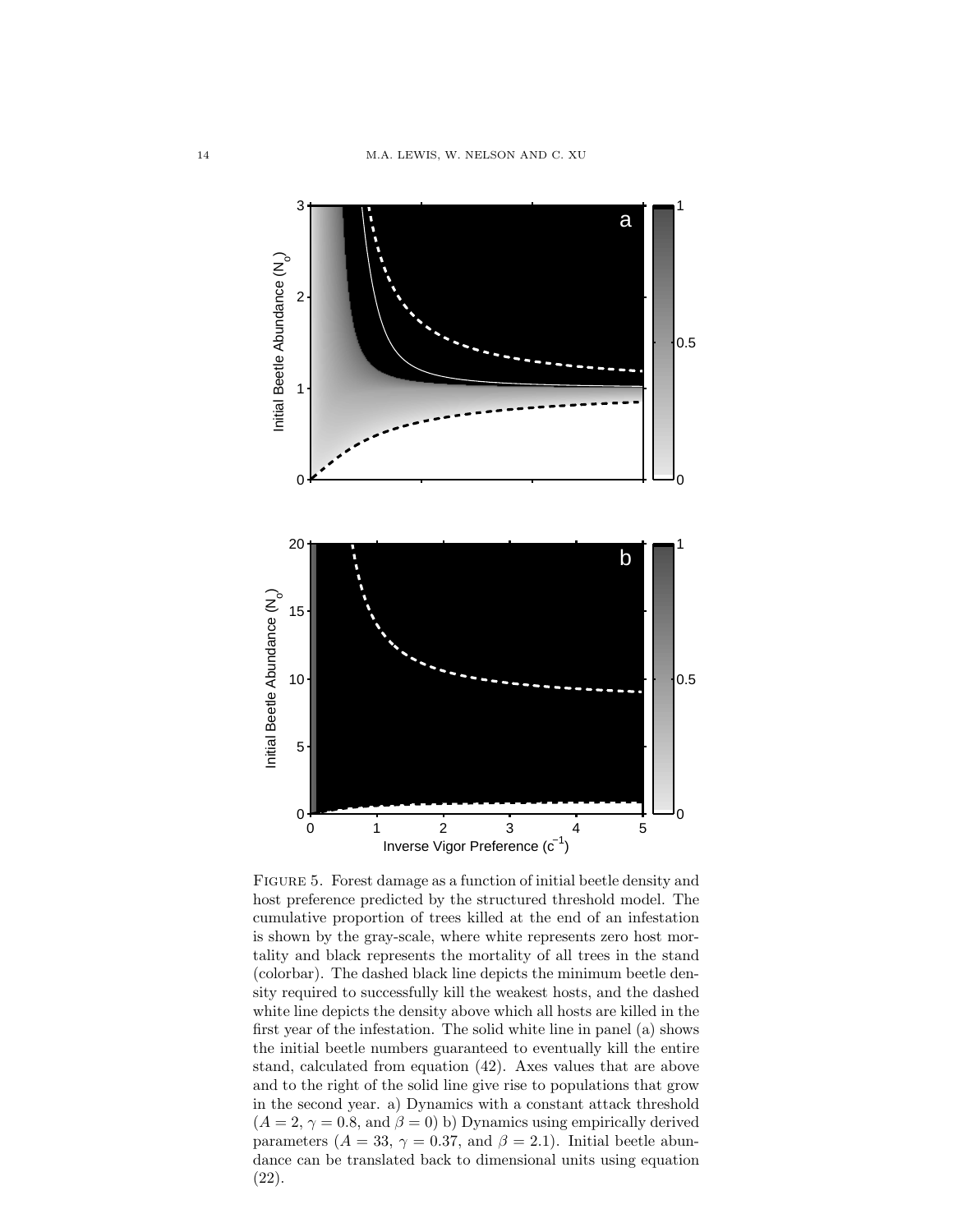3.3. **Nonlinear growth model.** Integration of (32) for the case  $\gamma > 0$  yields

(36) 
$$
\tilde{b}_{t+1} = \frac{A}{\gamma} \frac{e^{-\gamma \tilde{b}_t \exp(-c\nu_t)} - e^{-\gamma \tilde{b}_t \exp(-c\nu_{t-1})}}{\exp(-c\nu_t) - \exp(-c)}.
$$

Note that, even though this is undefined for the linear model ( $\gamma = 0$ ), it converges to the solution of the linear model (34) as  $\gamma \to 0$ . This calculation can be facilitated by Taylor expansion of the exponential terms in the numerator to leading order in γ. Equation (30) allows us to rewrite the right hand side in terms of  $b_t$  and  $b_{t-1}$ 

(37) 
$$
\tilde{b}_{t+1} = \frac{A\tilde{b}_t^{\frac{\beta_1+c}{c}}}{\gamma} \frac{\exp(-\gamma \tilde{b}_t \tilde{b}_t^{-\frac{\beta_1+c}{c}}) - \exp(-\gamma \tilde{b}_t \tilde{b}_{t-1}^{-\frac{\beta_1+c}{c}})}{1 - \tilde{b}_t^{\frac{\beta_1+c}{c}} \exp(-c)}.
$$

As before, we have a discrete-time dynamical system with initial condition  $\tilde{b}_{-1} = 1$ and  $b_0$  given by equation (26), whose solution  $b_{t+1}$ , calculated for successive time steps, yields the extent of the spread through vigor classes from equation (30) and the corresponding total beetle numbers from (33).

3.3.1. A Lower Bound For Mass Attack Shows Threshold Effects. To demonstrate a threshold effect, we consider a simplified system where the attack success threshold is constant ( $\beta_1 = 0$ , see Figure 4). We can rewrite equations (35) and (37) in terms of the ratio  $r_t = \tilde{b}_t / \tilde{b}_{t-1}$  to give

(38) 
$$
r_{t+1} = A \frac{r_t - 1}{1 - \tilde{b}_t \exp(-c)} = f(r_t, \tilde{b}_t)
$$

and

(39) 
$$
r_{t+1} = \frac{A}{\gamma} \frac{\exp(-\gamma) - \exp(-\gamma r_t)}{1 - \tilde{b}_t \exp(-c)} = g(r_t, \tilde{b}_t)
$$

The initial conditions to these equations are given by  $r_0 = \tilde{b}_0 / \tilde{b}_{-1} = \tilde{b}_0 > 1$  (equation (26)).

We consider an approximations to the dynamical equations (38) and (39) which provides a lower bound  $r_t$  for  $r_t$ . The approximation is

(40) 
$$
\underline{r}_{t+1} = f(\underline{r}_t, \underline{r}_t) = A \frac{\underline{r}_t - 1}{1 - \underline{r}_t \exp(-c)}
$$

for equation (38) and

(41) 
$$
x_{t+1} = g(x_t, x_t) = \frac{A}{\gamma} \frac{\exp(-\gamma) - \exp(-\gamma x_t)}{1 - x_t \exp(-c)}
$$

for equation (39). To show that  $r_t$  is a lower bound for  $r_t$  observe that f and g are increasing functions of their second argument  $\tilde{b}_t$ . In turn  $\tilde{b}_t = r_t r_{t-1} \dots r_1 r_0$  is bounded below by  $r_t$  because the increasing sequence  $\tilde{b}_s$  implies  $r_s = \tilde{b}_s/\tilde{b}_{s-1} > 1$ for  $0 < s < t - 1$ .

The equations can be analyzed graphically using cobwebbing (Figure 7). For each system there is a unique positive unstable steady state  $r^*$  which is larger than one. For equation (40) the steady state is  $r^* = (\sqrt{(A-1)^2 + 4 \exp(-c)} (A-1)/(2 \exp(-c))$ . For equation (41) the steady state must be found numerically. Providing  $r_0 > r^*$ , the cobwebbing shows  $r_t > r^*$  for all t. This also holds true for  $\tilde{b}_0$ : if  $\tilde{b}_0$  exceeds  $\underline{r}^*$  it also will remain larger than  $r^*$  for all t. This is because  $\tilde{b}_0 = r_0$  and  $r_t$  is a lower bound for  $r_t$ . The implication is that when  $\tilde{b}_0$  exceeds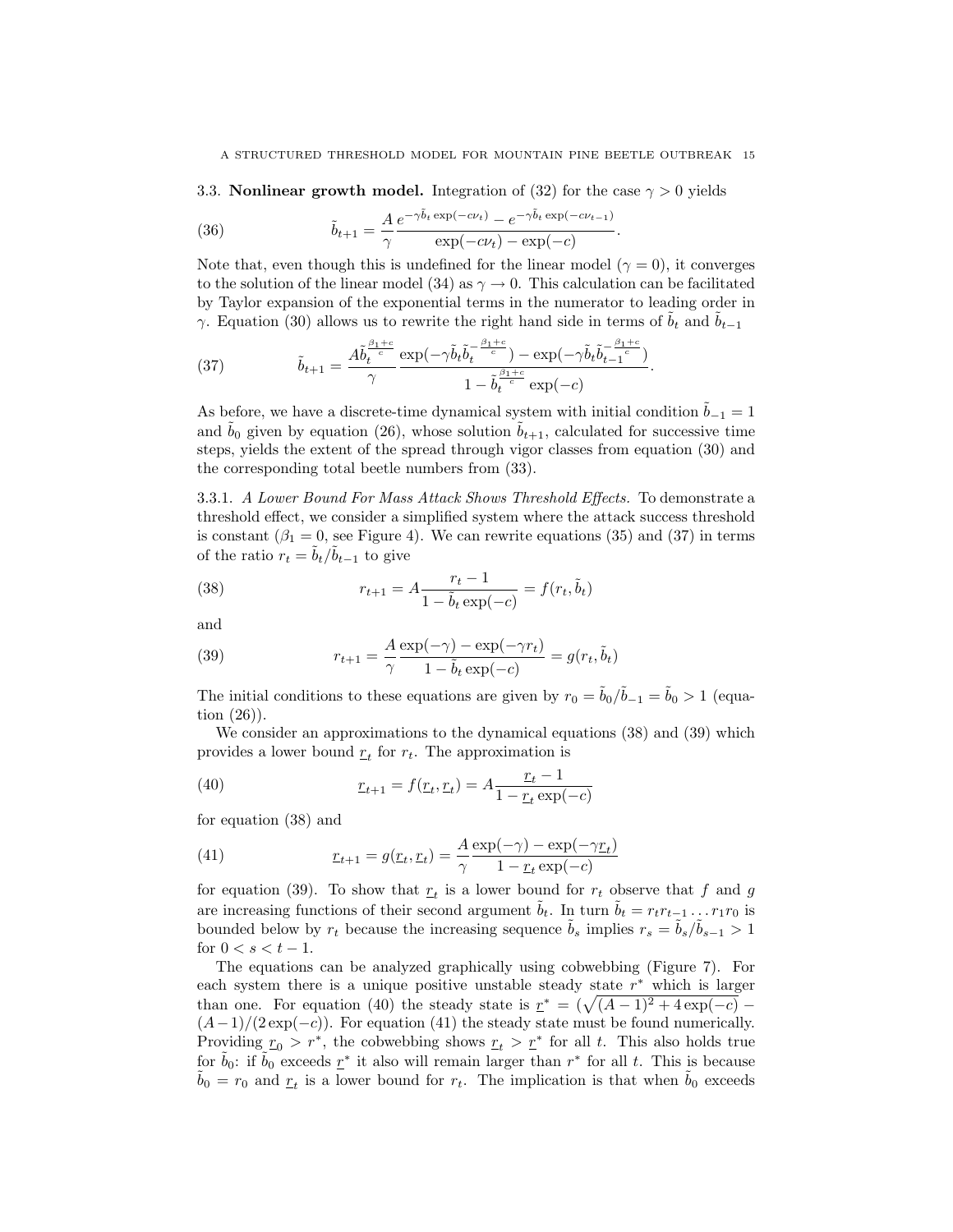

FIGURE 6. Forest damage as a function of initial beetle density and host preference predicted by the structured threshold model. See Figure 5 for legend details. a) Dynamics with increased intraspecific competition ( $A = 33$ ,  $\gamma = 0.8$ , and  $\beta = 2.1$ ) b) Dynamics with decreased maximum fecundity ( $A = 10$ ,  $\gamma = 0.37$ , and  $\beta = 2.1$ ).

 $\underline{r}^*$  the beetle will eventually destroy the entire stand. Employing (26) to translate this to a constraint on  $N_0$  yields a critical number beetles required to eventually destroy the entire stand as

.

(42) 
$$
N_{0c} = r^* \frac{1 - \exp(-c)}{c}
$$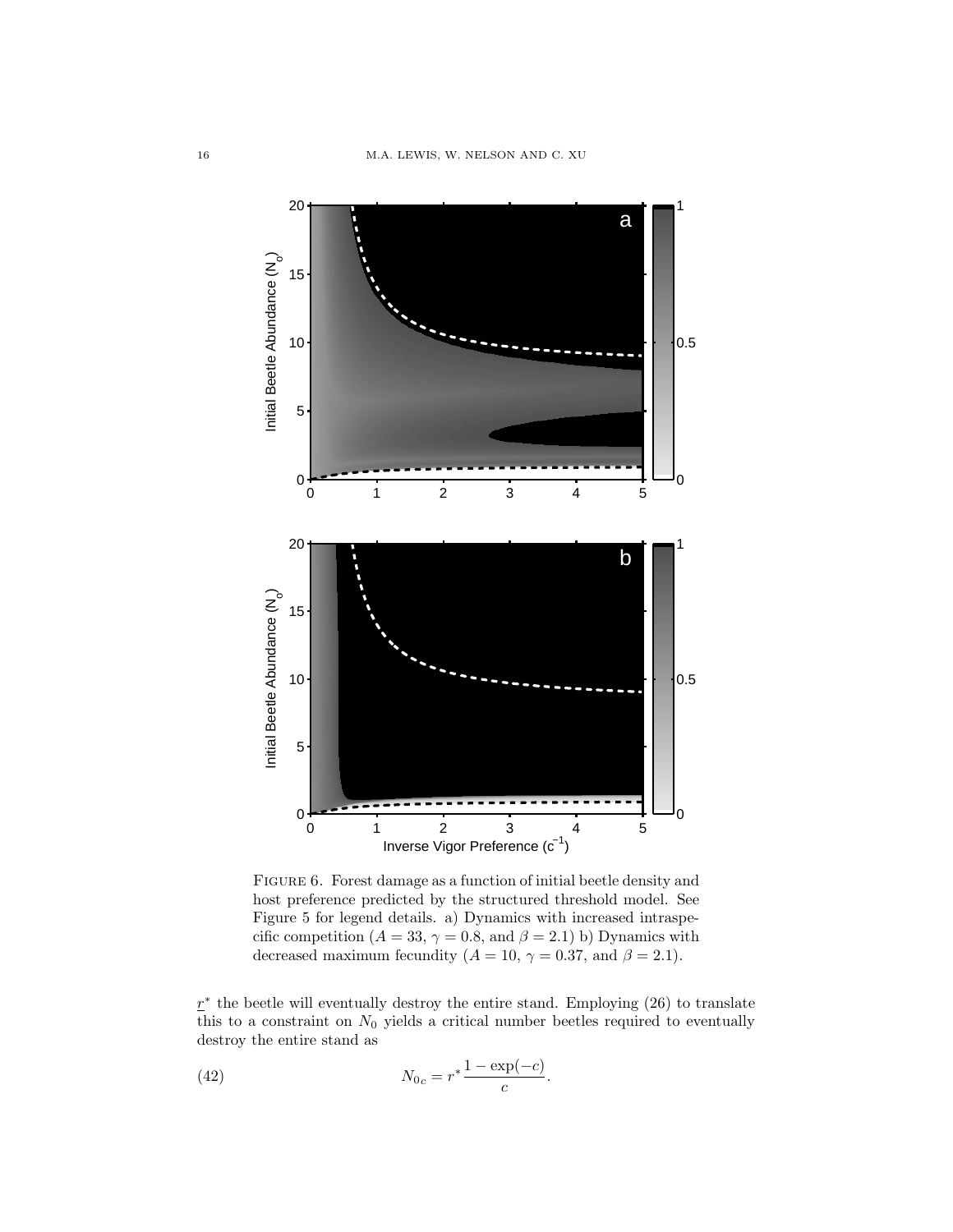

FIGURE 7. Cobwebbing the nonlinear threshold model (41).  $r_t$ denotes the ratio of beetle densities from one time step to the next. The initial value is  $r_0 = b_0 = N_0(1 - \exp(-c))/c$  where  $N_0$ is the total number of beetles and  $c$  is vigor preference parameter. If  $r_t$  drops below one, the population dies out.

This is an upper bound for the number of beetles required to destroy the entire stand. As can be seen in Figure  $5(a)$ , fewer beetles may also suffice to destroy the entire stand.

When  $r_0$  lies between 1 and  $r^*$ , the ratio  $r_t$  declines to an  $r_t$  value below one. The threshold for declining  $r_t$  lies below  $r^*$  because  $r_t$  is a lower bound for  $r_t$ . This threshold is calculated numerically in Figure 5(a) for the linear model.

#### 4. A stochastic model with beetle aggregation

In this section we modify the simplified beetle density model (24) to account for nonuniform density of beetles due to aggregation. Here we simply propose the model, leaving its analysis and application to beetle outbreaks for future work.

The simplified beetle density model  $(24)$  assumes that, for a given vigor level  $\nu$ , the density of beetles (number per unit area of bark) at time  $t$  is given precisely by  $b_t(\nu)$ . Whether a local outbreak is successful depends on whether  $b_t(\nu)$  exceeds the outbreak threshold (Figure 1), yielding a value of  $\chi$  near one. In reality, the density of beetles in a given unit of tree bark will vary, depending on whether the unit of tree bark contains a local aggregation of beetles. Even when average beetle levels are low, outbreaks of beetles can succeed locally if aggregations of beetles drive the local level of  $\chi$  close to one.

One approach to modeling insect aggregation is to simulate its spatial structure explicitly using partial differential equations or related models (Powell et al., 2000). Another approach describes variation in the insect densities using the ideas of random variables: noninteracting insects are Poisson distributed on their hosts, while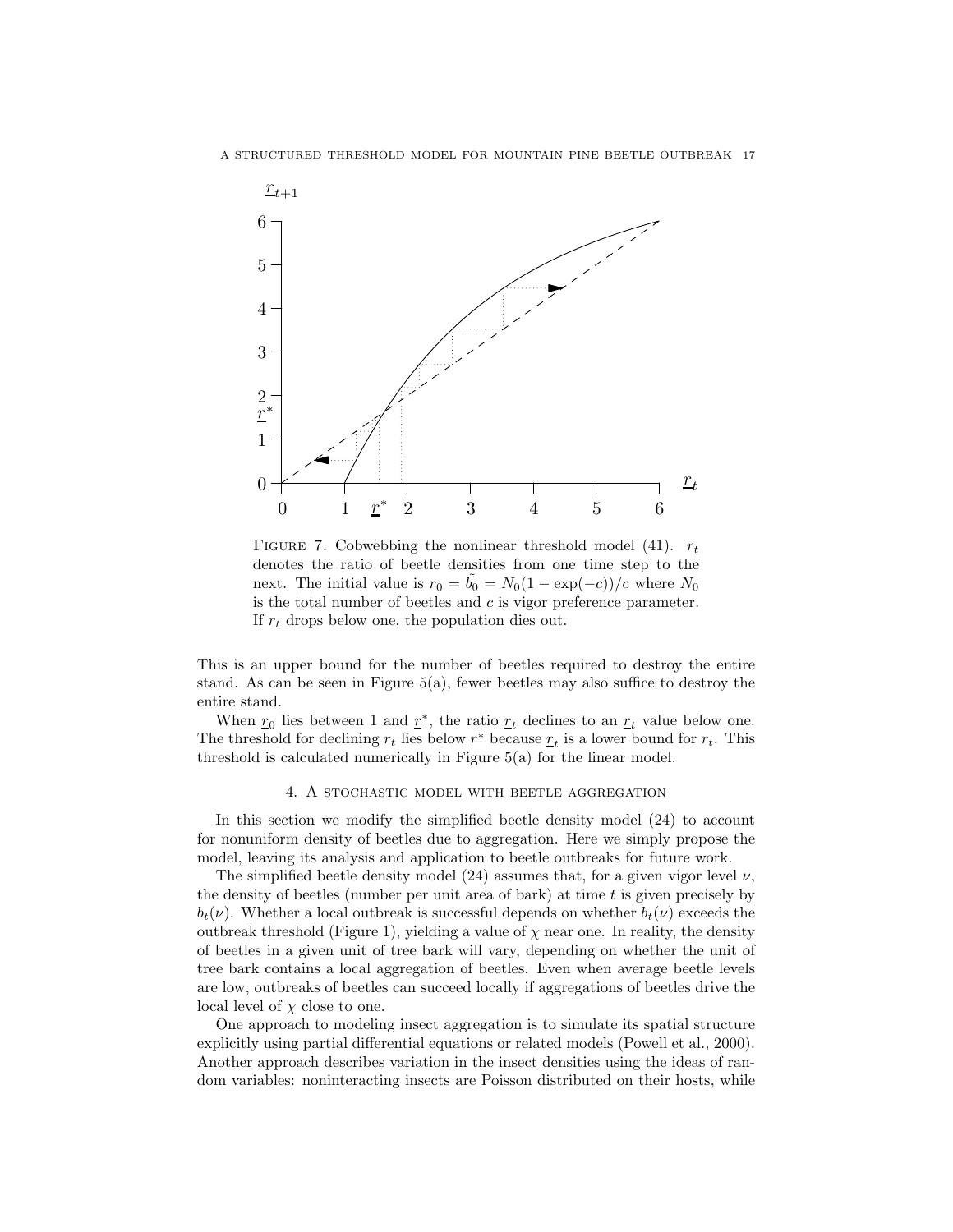aggregating insects are overdispersed (variance exceeds the mean). This second approach has been widely used in the context of host-parasitoid dynamics (Hassell, 1978) where the host is an insect larvae, and the aggregating insect is the parasitoid fly or wasp. We follow this second approach for modeling mountain pine beetle aggregation. In our case the host is in a given unit area of tree bark, and the aggregating insect is the pine beetle.

We describe density of beetles on bark with vigor  $\nu$  as a random variable  $B_t(\nu)$ with expected value  $b_t(\nu)$ . Recall that the nondimensionalization (21) calculates the units for  $b_t(\nu)$  as density relative to the low-vigor threshold density  $\beta_0$ . In other words, a value of  $B_t(\nu)$  exceeding one is sufficient to kill a tree, providing  $\nu$  is very small. The random variable  $B_t(\nu)$  can be translated into the number of beetles on a tree host of area  $A_T$ . This is through multiplication by the dimensionless scaling factor  $\beta_0 A_T$  to give  $B_t(\nu) \beta_0 A_T$ . If beetles act independently of one another, the number of beetles on a tree of area  $A_T$  should be Poisson distributed, with mean  $b_t(\nu)\beta_0A_T$ , and a corresponding variance also equal to  $b_t(\nu)\beta_0A_T$ . However, beetle aggregation will cause the beetles to overdisperse so that the variance exceeds the mean. This additional variation in beetle levels will translate into increased variation in outbreak success for any given value of  $b_t(\nu)$ . Translating back to the dimensionless beetle density, a Poisson distributed beetle population will have a mean of  $b_t(\nu)$  and corresponding variance equal to  $(\beta_0 A_T)^{-1}$ , and an overdispersed beetle population will have variance exceeding  $(\beta_0 A_T)^{-1}$ .

Classical approaches to insect aggregation use a negative binomial random variable for the number of overdispersed insects on a host (Hassell, 1978). While this approach would be possible for mountain pine beetle, we adopt a more flexible approach, using a continuous random variable  $B_t(\nu)$  with probability density function  $g(b; b_t(\nu), \theta)$  that has mean  $b_t(\nu)$  and dispersion parameter  $\theta$ .

Equation (24) is interpreted as the equation for the expected density of beetles, and is rewritten as

(43) 
$$
b_{t+1}(\nu) = \tilde{k}(\nu) \frac{\left(\int_0^1 \phi_t(\nu) \int_0^\infty g(b; b_t(\nu), \theta) \chi(b, \nu) b A e^{-\gamma b} d b d\nu\right)}{\int_0^1 \tilde{k}(\nu) \phi_t(\nu) \left(1 - \int_0^\infty g(b; b_t(\nu), \theta) \chi(b, \nu) d b\right) d\nu},
$$

As the threshold function  $\chi$  becomes steep  $(\alpha \to \infty)$  is it

(44) 
$$
b_{t+1}(\nu) = \tilde{k}(\nu) \frac{\left(\int_0^1 \phi_t(\nu) \int_{\exp(\beta_1 \nu)}^{\infty} g(b; b_t(\nu), \theta) b A e^{-\gamma b} db d\nu\right)}{\int_0^1 \tilde{k}(\nu) \phi_t(\nu) G(\exp(\beta_1 \nu); b_t(\nu), \theta) d\nu},
$$

where  $G(b; b_t(\nu), \theta)$  is the cumulative density function for b. The corresponding equation for the distribution of bark area of live hosts as a function of host vigor (19) becomes

(45) 
$$
\phi_{t+1}(\nu) = \phi_t(\nu) G(\exp(\beta_1 \nu); b_t(\nu), \theta).
$$

One possible form for  $g(b; b_t(\nu), \theta)$ , consistent with observations of beetle densities of zero in uninfested trees and approximately 60 m−<sup>2</sup> in infested trees, would be bimodal, with peaks at  $b = 0$  and  $b = b_m \approx 3$  (in nondimensional variables).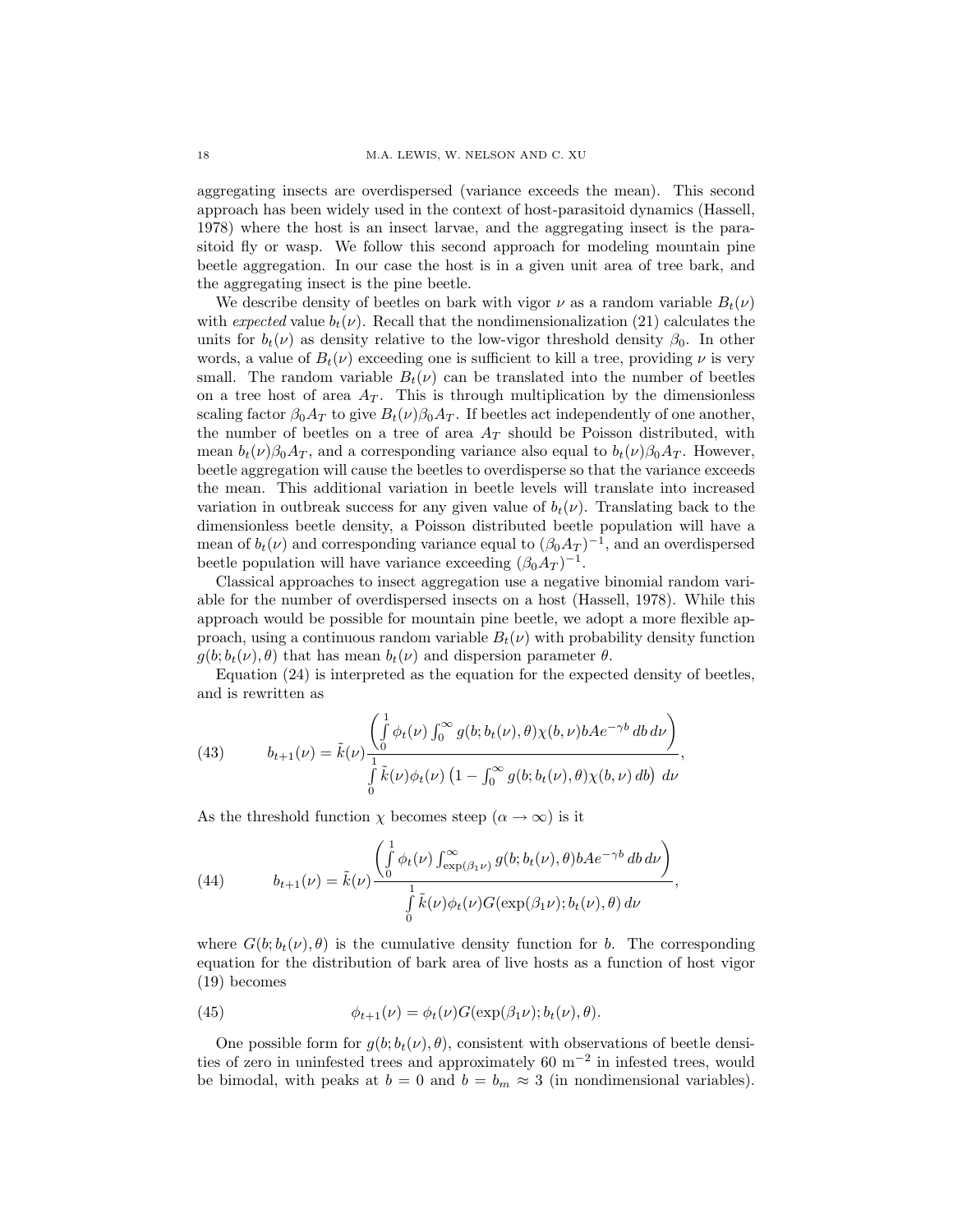While this appears to be a fruitful avenue for development, we leave it for future research.

In some cases, the integrands in equation (44) can be simplified. For example, if the probability density function  $g$  is chosen as the gamma distribution with mean  $b_t(\nu)$  and variance  $b_t^2(\nu)/\theta$ 

(46) 
$$
g(b; b_t(\nu), \theta) = \frac{b^{\theta - 1} e^{-\theta b / b_t(\nu)}}{\Gamma(\theta) (b_t(\nu)/\theta)^{\theta}},
$$

with corresponding cumulative density function

(47) 
$$
\Pr(B_t < b) = G(b; b_t(\nu), \theta) = 1 - \frac{\Gamma(\theta, b\theta/b_t(\nu))}{\Gamma(\theta)},
$$

where  $\Gamma(\cdot)$  is the gamma function and  $\Gamma(\cdot, \cdot)$  is the incomplete gamma function (Figure 8), then in the limit  $\theta \to \infty$ ,  $g(b; \theta, b_t) \to \delta(b-b_t)$  and  $G(b; \theta, b_t) \to H(b-b_t)$ and model (24) is regained (Figure 8). Using the cumulative density function (47), the numerator of (44) can be rewritten as

(48) 
$$
A \int_0^1 \phi_t(\nu) h(b_t(\nu)) d\nu
$$

where

 $h(h(t)) =$ 

(49) 
$$
b_t(\nu) \left(\frac{\theta}{\theta + \gamma b_t(\nu)}\right)^{\theta+1} \left(1 - G\left(e^{\beta_1 \nu}, \frac{(\theta+1)b_t(\nu)}{\theta + \gamma b_t(\nu)}, \theta+1\right)\right).
$$

The variance of the gamma distribution is given as  $b_t^2/\theta$  and hence the population is overdispersed when  $b_t^2/\theta > (\beta_0 A_T)^{-1}$ , or equivalently  $\theta < b_t^2(\nu)\beta_0 A_T$ . For a beetle population near attack threshold density  $b_t(\nu) \approx 1$ , and the inequality for an overdispersed population is given approximately by  $\theta < \beta_0 A_T \approx 281$  (Table 2).

Figure 8 shows the gamma distribution for various  $\theta$  values, and demonstrates that this distribution (solid line) also closely approximates the non-aggregating Poisson model (dots) for the appropriate value of  $\theta$  ( $\theta = 281$ ). For this value of  $\theta$  the probability density function approaches a delta function and the cumulative density function approaches a step function, indicating that the behavior of this non-aggregating model will be close to that of the deterministic model (24).

The gamma distribution allows for the possibility that, even under heavy beetle attack, the most common observation (mode) would be trees with no attacks (Figure 8, long-dashed line). This arises in the limit  $\theta \to 1$  as (46) becomes an exponential distribution  $g$ . The lower panel of Figure 8 illustrates how, when the average beetle density lies below that threshold level for attack success, higher levels of aggregation (lower  $\theta$ ) mean that a larger fraction of attacks are successful.

Even with the simplification of a gamma distribution for  $g$ , equation  $(44)$ – $(45)$ must be solved numerically using quadrature. The numerical solution of these equations, for varying values of beetle aggregation  $(\theta)$ , is shown in Figure 9. The  $\theta$  values for beetle aggregation are as illustrated in Figure 8. The top row of Figure 9) shows no aggregation ( $\theta = 281$ ), while the second and third rows of the figure show increasing levels of aggregation ( $\theta = 10$  and  $\theta = 1$ , respectively). (The corresponding probability density and cumulative density functions for the aggregation functions are shown in Figure 8.) All other parameters in the model are chosen to be identical to the top panels of Figure 5 (left column) and Figure 6 (right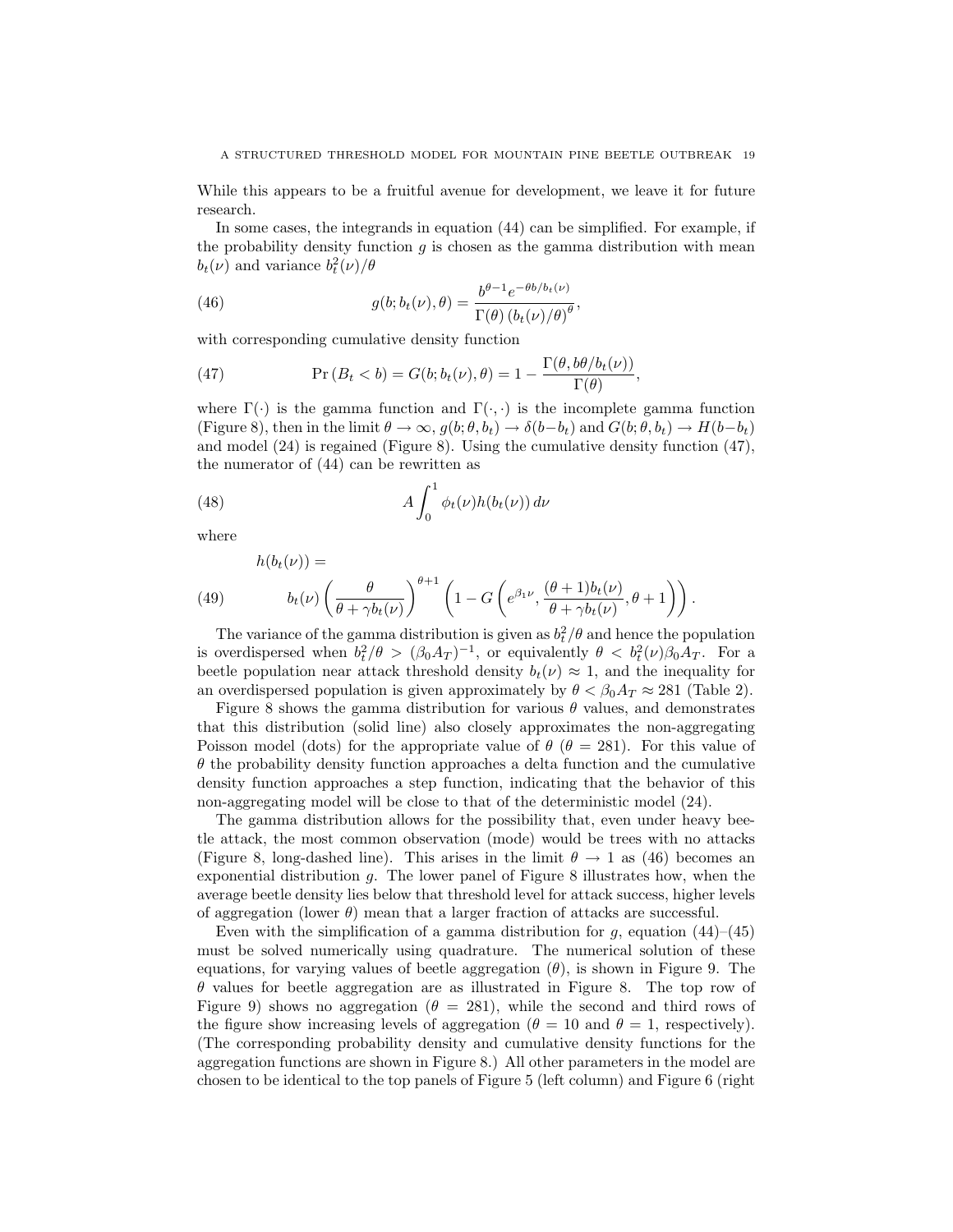

Figure 8. The gamma function can be used to describe beetle aggregation. The probability density function (46) (top panel) and cumulative density function (47) (bottom panel) for a gamma distribution of beetles are shown for mean beetle density  $b_t(\nu) = 1$ . Dispersion parameters are  $\theta = 1$  (exponential, long dashed),  $\theta =$ 10 (dashed) and  $\theta = 281$  (solid). Lower  $\theta$  levels indicate higher aggregation levels. At  $\theta \to \infty$  the beetle density is given by its mean, and the model becomes deterministic. The dots indicate the Poisson distribution rescaled to correspond with the  $\theta = 281$ case. This is approximated closely by the solid line arising from the gamma distribution. To observe the effect of aggregation, observe that for  $\beta_1 = 2.1$  and  $\nu = 0.25$  the threshold for successful attack,  $\exp(\beta_1 \nu) = 1.86$  is exceeded by about 15% of the beetles with dispersion parameter  $\theta = 1$ , but almost none of beetles with larger θ.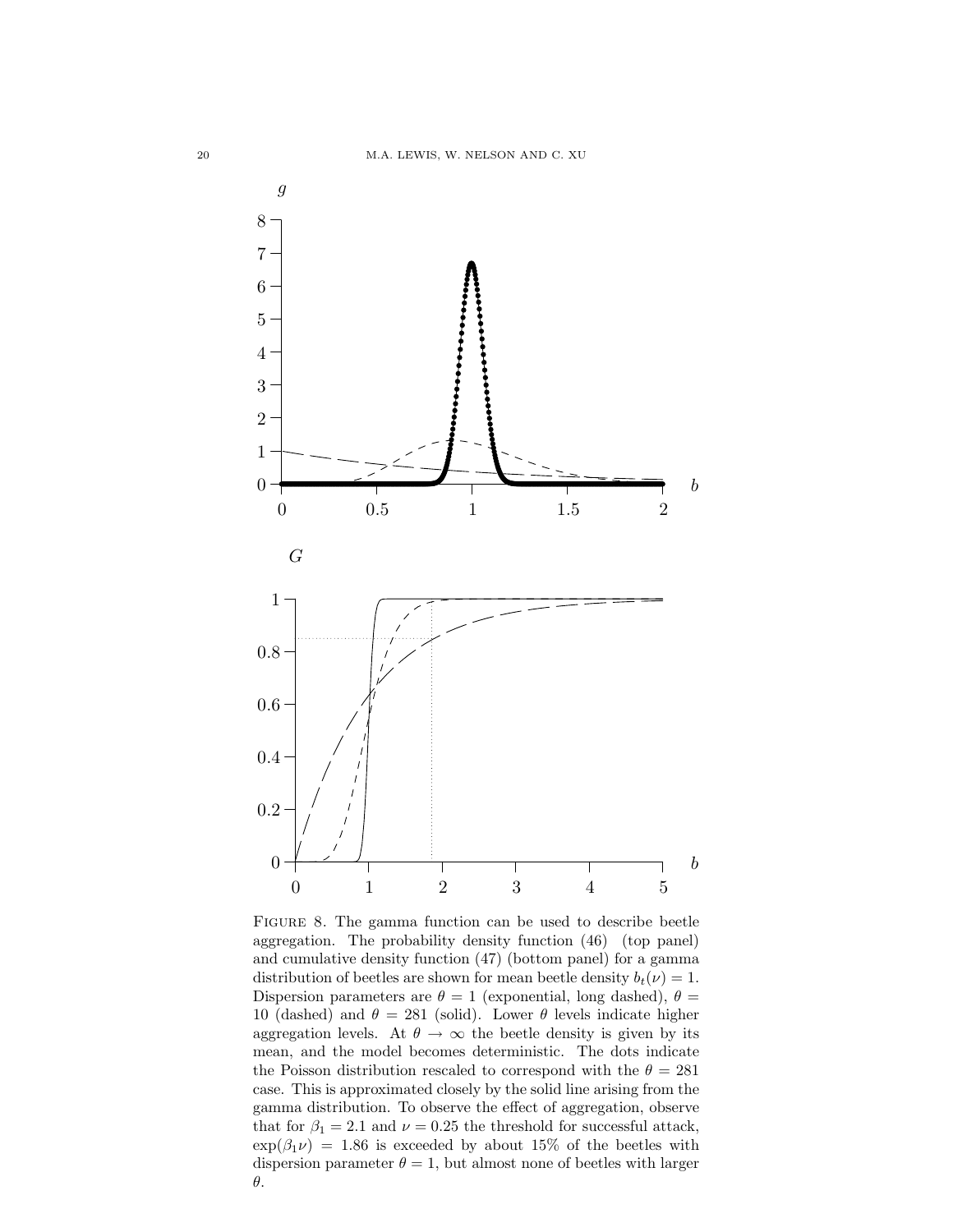column). Note that the top panel of the left column of Figure 9 (stochastic model with linear dynamics and no aggregation) is similar to the top panel of Figure 5 (deterministic model with linear dynamics and no aggregation), and that the top panel of Figure 9 (stochastic model with nonlinear dynamics and no aggregation) is similar to the top panel of Figure 6 (deterministic model with nonlinear dynamics and no aggregation).

As with the previous figures, the black dashed, solid white, and white dashed lines show threshold beetle abundances, as calculated for the deterministic models. They are simply reproduced in this figure for reference. Lines in the left column are identical to those in the top panel of Figure 5. The black dashed line indicates the minimum beetle abundance required to kill the weakest hosts in the deterministic model with no aggregation; the solid white line indicates the minimum beetle abundance guaranteed to eventually kill the entire stand in the deterministic model with no aggregation; and white dashed line indicates the minimum beetle abundance guaranteed to kill the stand in a single year in the deterministic model with no aggregation. In a similar manner, lines in the right column are identical to those in the top panel of Figure 6.

Note that the grey area in each panel increases with increasing aggregation. This can be seen as one moves from the top row to the bottom row in either column. This means that increased aggregation makes it more likely that a stand will be successfully attacked (white areas are replaced by grey), but also makes it more likely that a fraction of the stand will escape being killed (black areas are replaced by grey). We interpret this result as follows: at low beetle abundance, aggregation helps ensure that the attack threshold is exceeded in some trees, and hence that some individuals in a stand become infected. However, at high abundance, aggregation means that certain trees fall below the attack threshold as the beetles move to other trees, and hence the entire stand is not infected at levels above threshold.

#### 5. Discussion

Previous productivity curve models have modeled beetle production in an entire stand. This does not easily account for the changing vigor structure as the beetle infestation progressed. In this paper we have modeled and analyzed a vigorstructured model for beetle dynamics within a stand. This model explicitly tracks the changing vigor structure in the stand. All model parameters, other than vigor preference  $c$  and dispersal survival  $S$ , were determined by fitting model components to empirical data (Table 2). The closest existing model to the one developed here is the computer simulation model of Raffa and Berryman (1986). However, that model did not provide an explicit mathematical formulation, such as the one given here. We hope that our explicit mathematical formulation provides a foundation for basis further insight and analysis by other researchers.

The added detail needed to track vigor structure has generated mathematical complexity; the model model  $(1)-(2)$ ,  $(8)$  and  $(15)$  is a system of nonstandard nonlinear integrodifference equations. However, the assumption of an abrupt threshold response ( $\alpha \to \infty$ ) allowed for model simplification, given by reduction to a delayed discrete-time dynamical system for beetle population levels. Analysis of this simplified model allowed for predictions of model outcomes (fraction of stand killed by beetles) as a function of the two unknown quantities: initial number of beetles introduced to the stand  $N_0$  (variable) and vigor preference c (see Figures 5 and 6).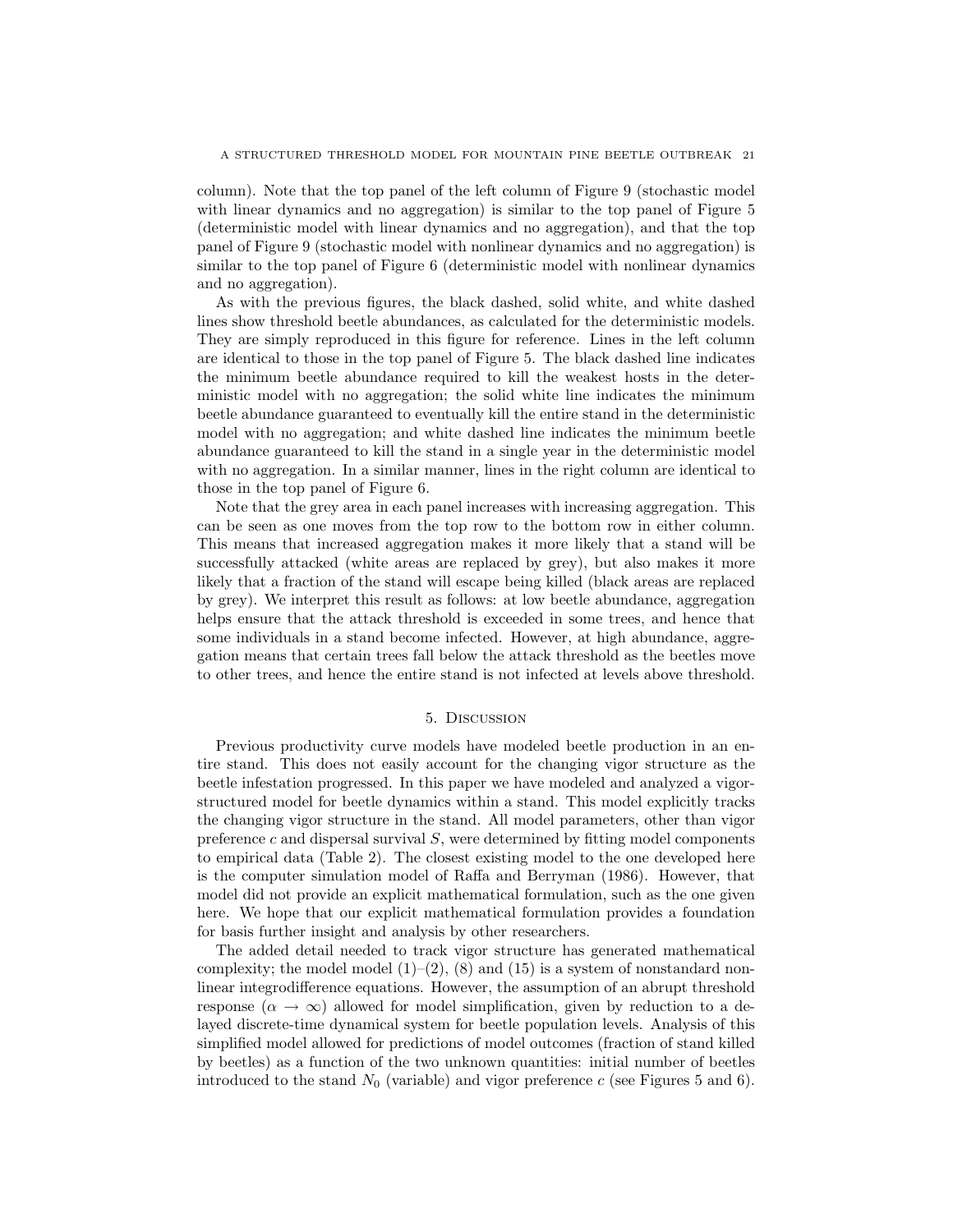

Figure 9. Forest damage as a function of initial beetle density predicted by the stochastic threshold model. Dynamics parameters in the left column are  $\alpha = 2, \gamma = 0.8$  and  $\beta = 0$ , and dynamics parameters in the right column are  $\alpha = 33$ ,  $\gamma = 0.8$  and  $\beta = 2.1$ . Aggregation parameters are  $\theta = 281$  in the first row, and  $\theta = 10$ and 1 in the second and third rows. Note the grey area in each panel increases with increasing aggregation, as one moves from the top row to the bottom row.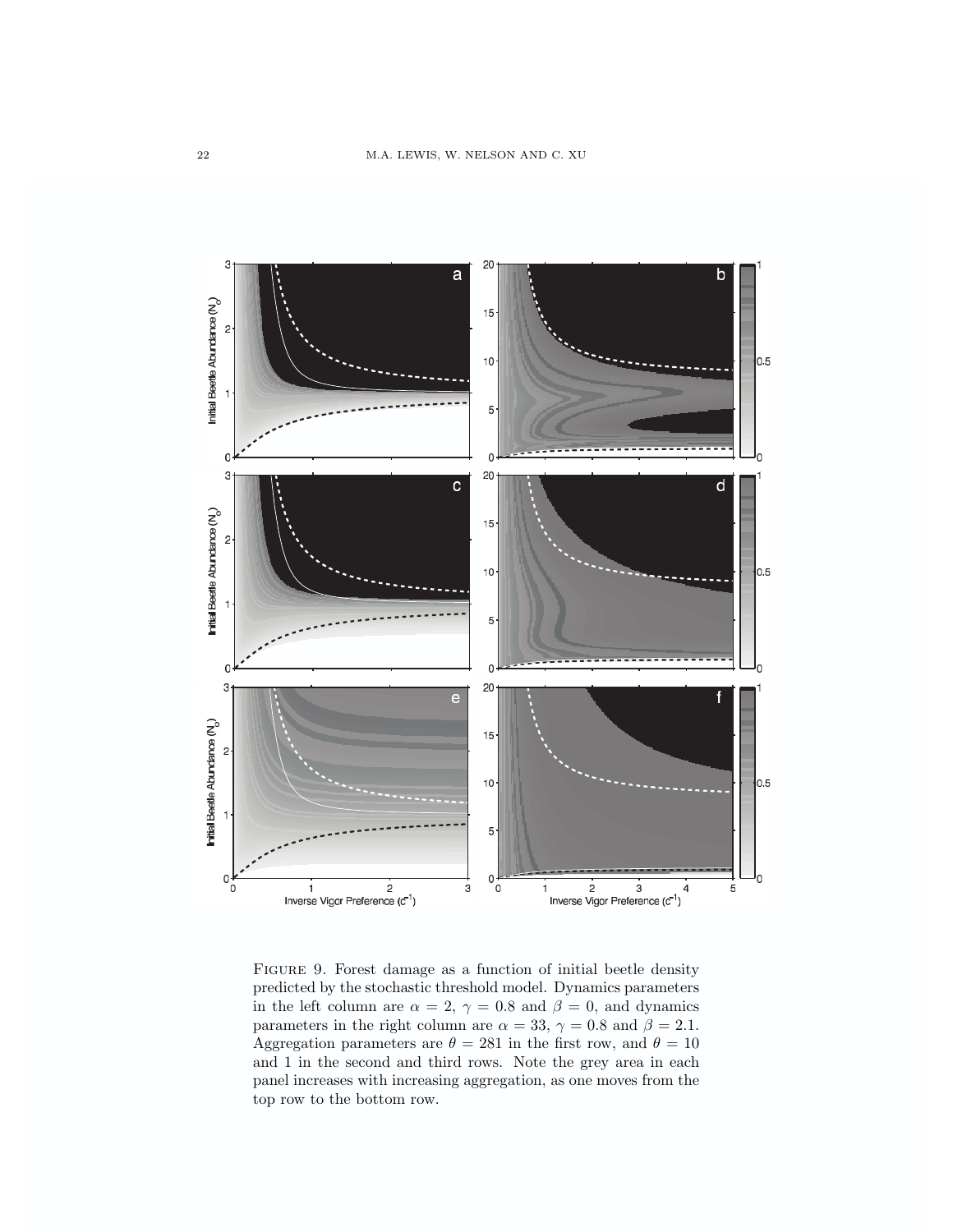Our assumption that beetles respond precisely to the low tree vigor is an simplification, as they cue on a large number of chemical signals of which tree kairomones are just one. In addition, the beetles may cue on larger tree size, which often corresponds with low tree vigor. As mentioned in Section 2.2 our simplification can be considered a best-case establishment scenario, where, by choosing low-vigor trees, beetles can establish most easily. In our example, we consider a vigor distribution that is initially uniform. Although this is a useful starting point, it likely that the initial vigor distribution is structured, possibly with peaks at low and high vigor. It is intriguing to consider whether such structure could give rise to meta-stable dynamics, where beetles slowly build up populations in a small number low-vigor hosts before breaking out and attacking the high vigor hosts (c.f. Safranyik and Carroll (2006)).

A model extension to account for beetle aggregation used ideas from the models for host-parasitoid dynamics with aggregating parasitoids (Hassell, 1978). This model allows researchers to use empirically derived distributions of host selection and aggregation to describe complex spatial processes. This stochastic formulation is quite general, but adds an additional level of model complexity. One possible approach would be to choose the bimodal aggregation function, described in Section 4, right after equation (45).

Although likely less realistic for mountain pine beetle than the bimodal distribution, the gamma distribution provides a flexible, but relatively tractable distribution for aggregating beetle numbers on the host trees. Using this, the effect of aggregation on outbreak dynamics can be analyzed numerically, as shown in Figure 9. Here the numerical results show that the effect of aggregation is to increase the likelihood of successful attack of a stand, but to decrease the likelihood that the entire stand is killed. Further work is needed to estimate the appropriate aggregation parameter for the mountain pine beetle.

The work of Nelson et al. (2008) asks why current risk models fail, concluding that the primary reason is because beetle density has been removed as a hazard index in current risk models. As shown graphically in Figures 5, 6 and 9, our model has provided a framework where beetle density is a key factor determining forest damage. Our model has underscored the role of initial population levels  $N_0$ , as well as selective preference of beetles for low vigor classes c, and the nonlinear attack threshold  $\beta_1$  in determining the attack success and, when successful, attack outcomes (entire forest killed versus a fraction).

Our goal has been to develop a strategic model which can be used to relate risk of forest damage to known quantitites. There are additional processes, not included in our model, that govern dynamics in natural stands. These include competition with other bark beetles (Safranyik and Carroll, 2006), variable redistribution survivorship  $S$  (Burnell, 1997), evidence that host selection can change with beetle density (Wallin and Raffa, 2004) and temperature-dependent beetle phenology (Bentz et al., 1991). While strategic models that leave out too many ecological factors may be unable to predict risk may be unable to predict risk (Nelson et al., 2008), we believe that the next step is to validate the vigor-structured model against mountain pine beetle infestation data. Based on the outcome of this, it may be necessary to develop the model further. This will be the subject of further work.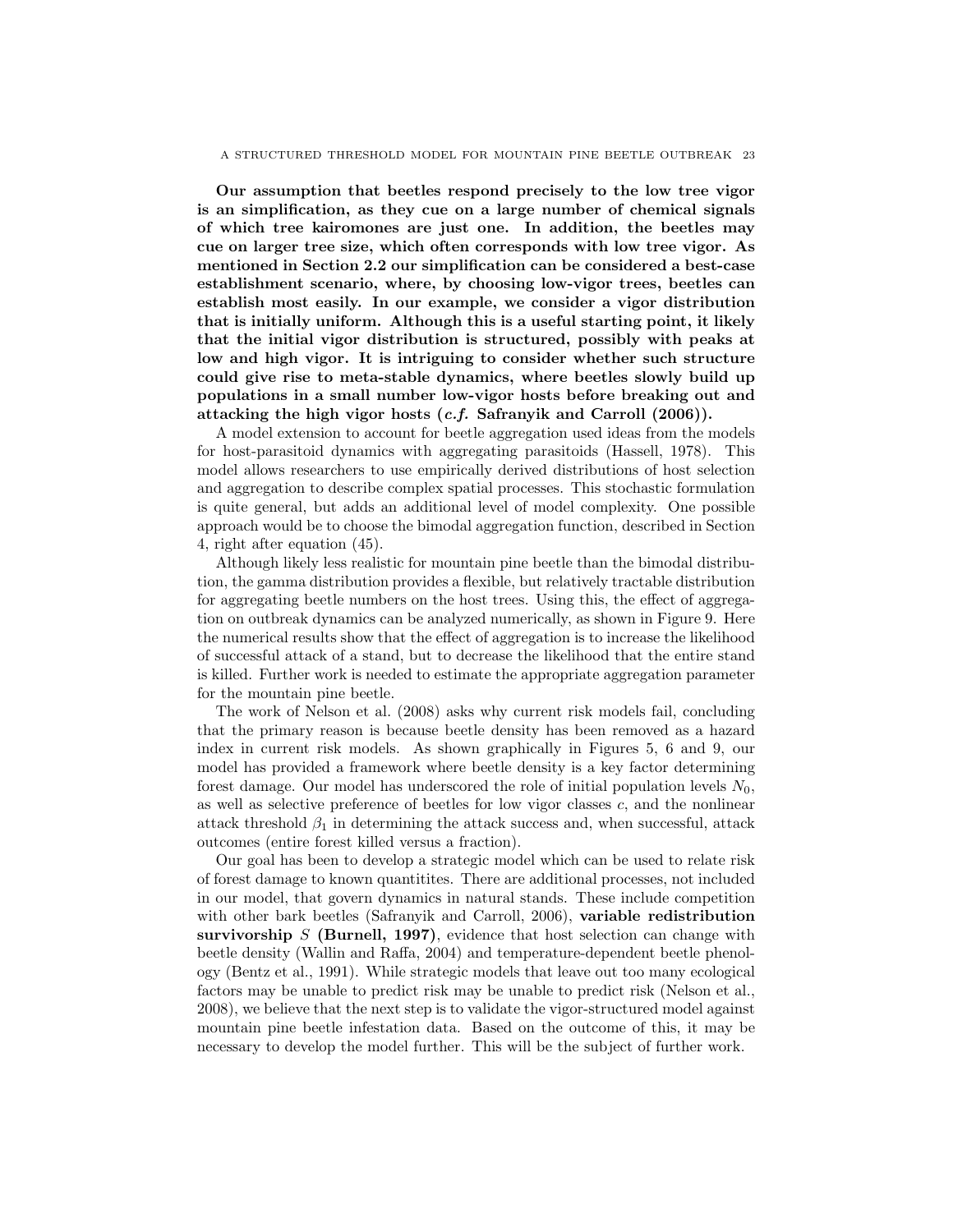| Parameter | Estimate             | Description                                     |
|-----------|----------------------|-------------------------------------------------|
| H         | $18.5 \text{ m}$     | maximum attack height                           |
| $H^*$     | $1850 \text{ cm}$    | maximum attack height                           |
| $S^*$     | $25 \text{ cm}$      | average sapwood area                            |
| $\delta$  | .322 g $\rm cm^{-3}$ | wood density                                    |
| $L^*$     | 10                   | relationship between sapwood area and leaf area |

TABLE 3. Parameters for converting the axes in Figure 1(b).

#### **ACKNOWLEDGMENTS**

This study was funded by Natural Resources Canada–Canadian Forest Service under the Mountain Pine Beetle Initiative. Publication does not necessarily signify that the contents of this report reflect the views or policies of Natural Resources Canada–Canadian Forest Service. The first author was also supported by an NSERC Discovery grant and Canada Research Chair. The second author was also supported by NSERC and Alberta Ingenuity Fund postdoctoral fellowships. The third author was supported by a Killam postdoctoral fellowship. Thanks to three anonymous reviewers and to the Lewis Lab for helpful suggestions that have improved this paper. Thanks also to members of the TRIA Project (Mountain Pine Beetle System Genomics).

# APPENDIX A: NOTES FOR CONVERTING AXES IN FIGURE  $1(B)$

The axes used is the original manuscript by Mulock and Christiansen (1986) were  $Y = \frac{A20}{D}$ , where A is the number of successful attacks on the entire host and D is the diameter at breast height of the tree, and  $X = \frac{B}{S}$ , where B is the yearly increase in a trees basal area, and  $S$  is the sapwood area. We seek to transform these data onto new axes of  $Y^* = A^*$ , where  $A^*$  is the number of attacks per meter square of bark area, and  $X^* = \frac{M}{L}$ , where M is the yearly mass gain of the tree and  $L$  is the leaf area of the tree. To convert each data point, we would need the height, sapwood area, and diameter of each tree. Since this information is unavailable, we instead transform the data using the average value of these quantities for the stand as follows:  $Y^* = \frac{Y100}{20H\pi}$ , where H is the maximum height of the attacks (Mulock and Christiansen, 1986). The factor of 100 converts the diameter in meters to bark area in meters. Host vigor is converted as  $X^* = \frac{XS^*H^*\delta}{100L^*}$ , where  $S^*$  is the average sapwood area in a stand,  $\delta$  is the density of wood,  $H^*$  is the average tree diameter in centimeters, and  $L^*$  is the allometric relationship relating sapwood area to leaf area in Norway Spruce (Stancioiu and O'Hara, 2006)

### Appendix B: Methods for estimating parameters

Parameter estimates were derived from two studies on mountain pine beetles. Beetle parameters were estimated from data in Raffa and Berryman (1983), and host parameters were estimated from data in Waring and Pitman (1985).

Beetle parameters  $(A, \gamma)$ . Raffa and Berryman (1983) report observations of the number of pupae produced per attack as a function of attack density. If we assume that the mortality from pupae to adult is small, then these data provide the

 $\overline{a}$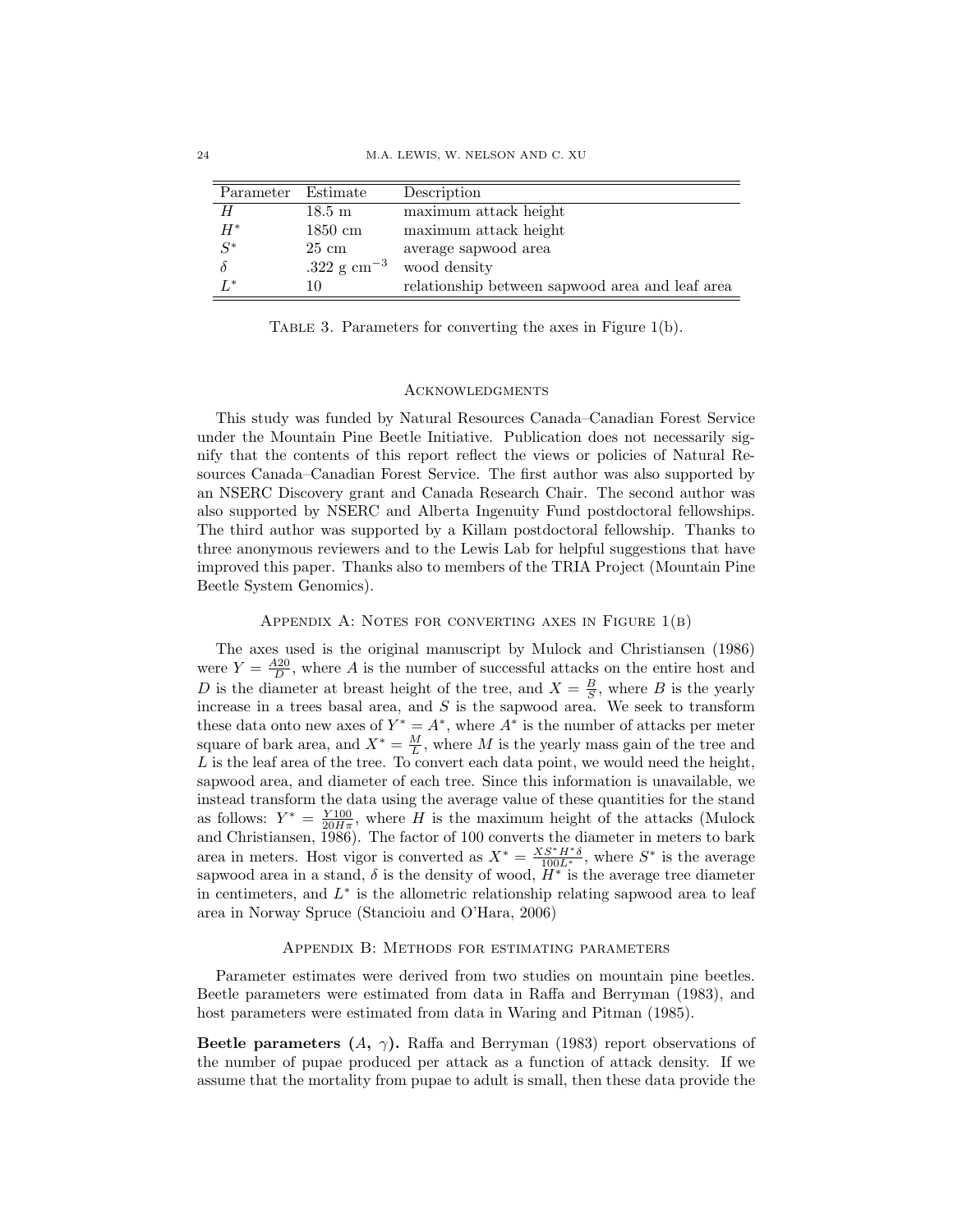necessary information to estimate A and  $\gamma$  for that particular stand, in the year that the study was undertaken. The data were digitized and the parameters estimated by fitting the following non-linear function  $p(b(a, \nu), \nu) = A \exp(-\gamma b(a, \nu))$  The minimization was done using the nls library in the R statistical environment.

Host parameters  $(\alpha, \beta_0, \beta_1, \nu_m)$ . Waring and Pitman (1985) present a data set of host mortality as a function of attacking beetle density and host vigor for mountain pine beetles in a lodgepole pine stand. We use this data to obtain estimates for  $\alpha$ ,  $\beta_0$ , and  $\beta_1$ . A small number of the data were for strip-attacks where only a portion of the tree is killed. Since the extent of the damage is not reported, and since they only represent a small proportion of the data set, we exclude them from the analysis. The expected probability of host mortality  $(\pi_i)$  is given by  $\pi_i = (1 + \exp(-\alpha(y_i - \beta_0 \exp(\beta_1 x_i))))^{-1}$  where  $x_i$  is the vigor of host i, and  $y_i$  is the density of attacking beetles. Since the response variable is binary (host is either dead or alive), the parameters were estimated by minimizing the log-likelihood objective function (L) for binary data  $L = -\sum_{i=1}^{n} (z_i \log(\frac{\pi_i}{1-\pi_i}) + \log(1-\pi_i))$  where  $z_i$ is the observed host outcome  $(0 \text{ or } 1)$ . The minimization was done using the optim library in the R statistical environment. To avoid numerical errors, the predicted probability of host mortality was bound between 0.0001 and 0.999.

The maximum vigor  $(\nu_m)$  was taken as the maximum vigor observed in the stand.

# **REFERENCES**

- B.J. Bentz, J.A. Logan, and G.D. Amman. Temperature-dependent development of mountain pine-beetle (coleoptera, scolytidae) and simulation of its phenology. Canadian Entomologist, 123:1083–1094, 1991.
- A.A. Berryman. Dynamics of bark beetle populations: Analysis of dispersal and redistribution. Bulletin de la Lociete Entomologique Suisse, 52:227–234, 1979.
- A.A. Berryman, N.C. Stenseth, and D.J. Wollkind. Metastability of forest ecosystems infested by bark beetles. Researches on Population Ecology, 26:13–29, 1984.
- D.G. Burnell. A dispersal-aggregation model for mountain pine beetle in lodgepole pine stands. Researches on Population Ecology, 19:99–106, 1997.
- H. Caswell, R.M. Nisbet, A.M de Roos, and S. Tuljapurkar. Structured-population models: Many methods, a few basic concepts. In S. Tuljapurkar and H. Caswell, editors, Structured-population Models in Marine, Terrestrial, and Freshwater Systems. Chapman and Hall, 1997.
- W.E. Cole and M.D. McGregor. Estimating the rate and amount of tree loss from mountain pine beetle infestations. Technical Report Res. Pap. INT-318, U.S. Department of Agriculture, Forest Service, Intermountain Forest and Range Expenment Station, 1983.
- W.S.C. Gurney and R.M. Nisbet. Ecological Dynamics. Oxford University Press, Oxford, UK, 1998.
- M.P. Hassell. The dynamics of arthropod predator-prey systems. Princeton Monographs in Population Biology. Princeton University Press, Princeton, NJ, 1978.
- F. He. Observations of mountain pine beetle infestations of lodgepole pine stands in southern British Columbia. Unpublished, 2006.
- J.A. Logan and J.A. Powell. Ghost forests, global warming, and the mountain pine beetle. American Entomologist, 47:160–173, 2001.